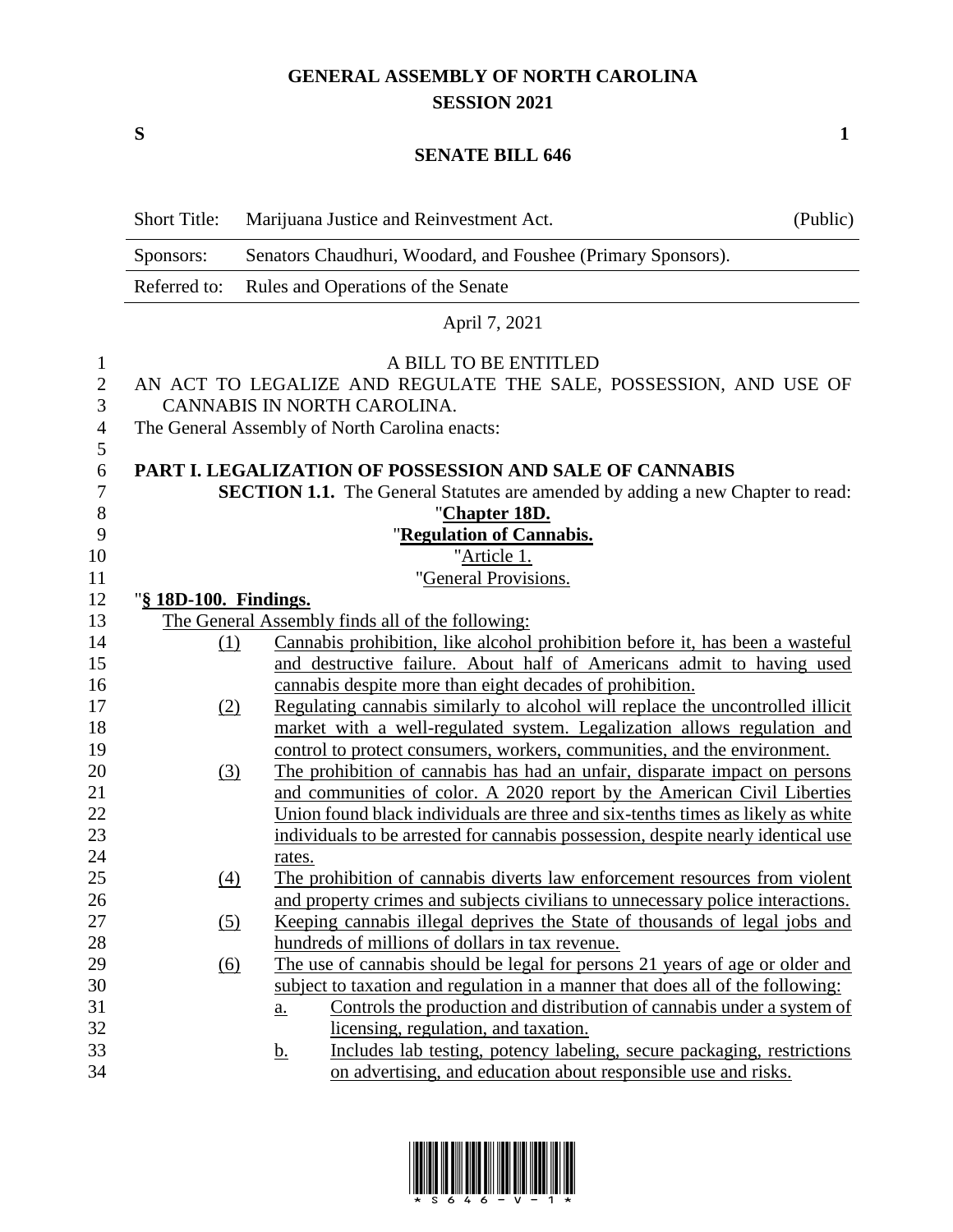|                          | <b>General Assembly Of North Carolina</b><br><b>Session 2021</b>                                |
|--------------------------|-------------------------------------------------------------------------------------------------|
|                          | Fosters a responsible industry, whereby businesses will only be<br>$\underline{c}$ .            |
|                          | allowed to expand if they prioritize diversity, good wages,                                     |
|                          | sustainability, and community investment.                                                       |
|                          | Promotes the participation of individuals most impacted by cannabis<br><u>d.</u>                |
|                          | prohibition in the legal, regulated industry.                                                   |
|                          | Generates needed revenue, including to reinvest in communities that<br><u>e.</u>                |
|                          | have been disproportionately impacted by prohibition, for substance                             |
|                          | abuse treatment and education, and to train more law enforcement                                |
|                          | officers to detect impaired driving.                                                            |
| (7)                      | It is necessary to ensure consistency and fairness in the application of this                   |
|                          | Chapter throughout the State and that, therefore, the matters addressed by this                 |
|                          | Chapter are, except as specified herein, matters of statewide concern.                          |
| "§ 18D-101. Definitions. |                                                                                                 |
|                          | Unless the context requires otherwise, the following definitions apply in this Chapter:         |
| (1)                      | Cannabis. $-$ All parts of the plant of the genus cannabis, the seeds thereof, the              |
|                          | resin extracted from any part of the plant, and every compound, manufacture,                    |
|                          | salt, derivative, mixture, or preparation of the plant, its seeds, or its resin,                |
|                          | including cannabis concentrate. "Cannabis" does not include hemp, nor does                      |
|                          | it include fiber produced from the stalks, oil, or cake made from the seeds of                  |
|                          | the plant, or sterilized seed of the plant, which is incapable of germination.                  |
| (2)                      | Cannabis accessories. - Any equipment, products, or materials of any kind                       |
|                          | that are used, intended for use, or designed for use in planting, propagating,                  |
|                          | cultivating, growing, harvesting, composting, manufacturing, compounding,                       |
|                          | converting, producing, processing, preparing, testing, analyzing, packaging,                    |
|                          | repackaging, storing, vaporizing, or containing cannabis, or for ingesting,                     |
|                          | inhaling, or otherwise introducing cannabis into the human body.                                |
| (3)                      | Cannabis cultivation facility. – An entity registered to cultivate, prepare, and                |
|                          | package cannabis and sell cannabis to other cannabis establishments but not                     |
|                          | to consumers. A cannabis cultivation facility may not produce cannabis                          |
|                          | concentrates, tinctures, extracts, or other cannabis products unless it is also                 |
|                          | licensed as a cannabis product manufacturing facility.                                          |
| (4)                      | Cannabis delivery service. $-$ An entity registered to deliver cannabis to                      |
|                          | consumers.<br>Cannabis establishment. - A cannabis cultivation facility, a cannabis delivery    |
| $\left( 5\right)$        | service, an on-site consumption establishment, a cannabis testing facility, a                   |
|                          | cannabis product manufacturing facility, a cannabis transporter, a retail                       |
|                          | cannabis store, or any other type of cannabis business authorized and                           |
|                          | registered by the Department.                                                                   |
| (6)                      | Cannabis product manufacturing facility. $-$ An entity registered to purchase                   |
|                          | cannabis; manufacture, prepare, and package cannabis products; and sell                         |
|                          | cannabis and cannabis products to other cannabis establishments but not to                      |
|                          | consumers.                                                                                      |
| <u>(7)</u>               | Cannabis products. – Products that are comprised of cannabis, cannabis                          |
|                          | concentrate, or cannabis extract, and other ingredients, and are intended for                   |
|                          | use or consumption, such as, but not limited to, edible products, ointments,                    |
|                          | and tinctures.                                                                                  |
|                          |                                                                                                 |
|                          |                                                                                                 |
| (8)                      | Cannabis testing facility. - An entity registered to test cannabis for potency                  |
| (9)                      | and contaminants.<br>Cannabis transporter. - An entity registered to transport cannabis between |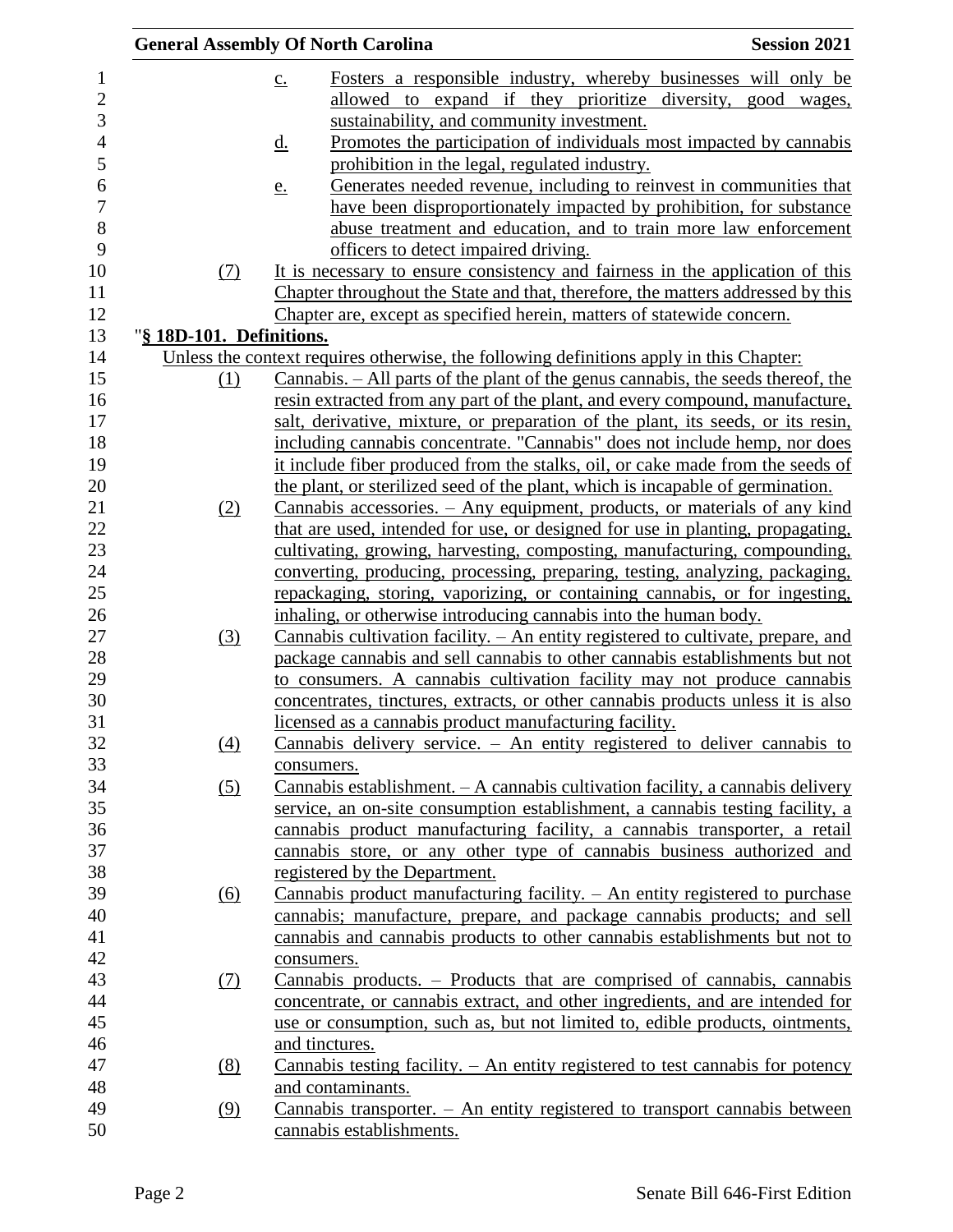|                            | <b>General Assembly Of North Carolina</b><br><b>Session 2021</b>                                  |
|----------------------------|---------------------------------------------------------------------------------------------------|
| (10)                       | Consumer. $-$ A person 21 years of age or older who purchases cannabis or                         |
|                            | cannabis products for personal use by persons 21 years of age or older, but not                   |
|                            | for resale.                                                                                       |
| (11)                       | Department. – The Department of Public Safety.                                                    |
| (12)                       | <u>Hemp. – The plant of the genus cannabis and any part of such plant, whether</u>                |
|                            | growing or not, with a delta-9 tetrahydrocannabinol concentration that does                       |
|                            | not exceed three-tenths percent (0.3%) on a dry weight basis of any part of the                   |
|                            | plant cannabis, or per volume or weight of cannabis product, or the combined                      |
|                            | percent of delta-9 tetrahydrocannabinol and tetrahydrocannabinolic acid in                        |
|                            | any part of the cannabis plant regardless of moisture content.                                    |
| (13)                       | Locality. $-$ A city or county.                                                                   |
| (14)                       | Office. – The Office of Social Equity.                                                            |
| (15)                       | <u>On-site consumption establishment. – An entity registered to sell cannabis or</u>              |
|                            | cannabis products for on-site consumption.                                                        |
| (16)                       | <u>Possession limit. – Any of the following amounts:</u>                                          |
|                            | Two ounces of cannabis in a form other than concentrated cannabis or<br><u>a.</u>                 |
|                            | cannabis products.                                                                                |
|                            | Fifteen grams of concentrated cannabis.<br><u>b.</u>                                              |
|                            | Cannabis products containing no more than 2,000 milligrams of<br>$\underline{c}$ .                |
|                            | tetrahydrocannabinol.                                                                             |
|                            | Six cannabis plants.<br><u>d.</u>                                                                 |
|                            | Any additional cannabis produced by the person's cannabis plants<br>e.                            |
|                            | provided that the possession of any amount of cannabis in excess of                               |
|                            | two ounces of cannabis, 15 grams of concentrated cannabis, and                                    |
|                            | cannabis products containing no more than 2,000 milligrams of                                     |
|                            | tetrahydrocannabinol must be limited to the same property where the                               |
|                            | plants were cultivated.                                                                           |
| (17)                       | <u>Public place. <math>-</math> Any place to which the general public has access. It does not</u> |
|                            | include an on-site consumption establishment.                                                     |
| (18)                       | Retail cannabis store. $-$ An entity registered to purchase cannabis from                         |
|                            | cannabis establishments and sell cannabis and cannabis products to                                |
|                            | consumers.                                                                                        |
| "§ 18D-102. Applicability. |                                                                                                   |
|                            | This Chapter does not apply to medical cannabis regulated under Article 43 of Chapter 90 of       |
| the General Statutes.      |                                                                                                   |
|                            | "Article 2.                                                                                       |
|                            | "Office of Social Equity.                                                                         |
|                            | "§ 18D-200. Creation of the Office of Social Equity.                                              |
|                            | There is established in the Department the Office of Social Equity. The Governor shall            |
|                            | appoint an Executive Director of the Office, who shall have at least five years of experience in  |
|                            | civil rights advocacy, civil rights litigation, or social justice.                                |
|                            | "§ 18D-201. Establishment of funds.                                                               |
| (a)                        | The following funds are established in the Department:                                            |
| (1)                        | The Community Reinvestment and Repair Fund.                                                       |
| (2)                        | The Social Equity Fund.                                                                           |
| (3)                        | The Cannabis Education and Technical Assistance Fund.                                             |
| (b)                        | No later than July 1 of each year, the Office shall produce and make publicly available           |
|                            | a report on how the Community Reinvestment and Repair Fund, Social Equity Fund, and               |
|                            | Cannabis Education and Technical Assistance Fund were allocated during the prior fiscal year.     |
| (c)                        | No later than November 1 of each year, the Office shall solicit public input on the               |
|                            | uses of the Community Reinvestment and Repair Fund, Social Equity Fund, and Cannabis              |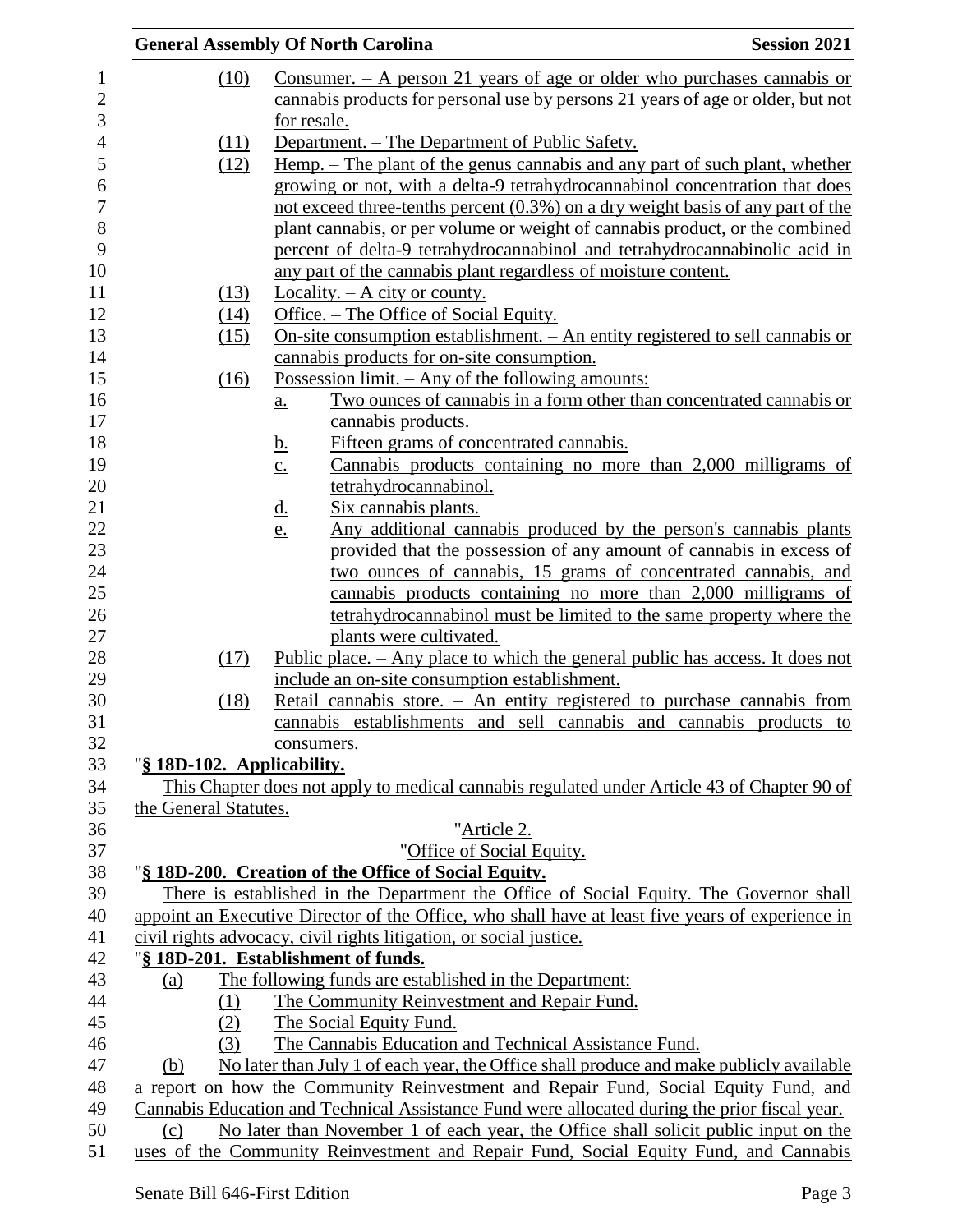|     | <b>General Assembly Of North Carolina</b>                                                                                                                    | <b>Session 2021</b> |
|-----|--------------------------------------------------------------------------------------------------------------------------------------------------------------|---------------------|
|     | Education and Technical Assistance Fund. The Office of Social Equity shall publish a review of                                                               |                     |
|     | feedback received no later than December 15 of each year.                                                                                                    |                     |
|     | "§ 18D-202. Powers and duties of the Office.                                                                                                                 |                     |
|     | The Office shall promote and encourage full participation in the regulated cannabis industry                                                                 |                     |
|     | by people from communities that have previously been disproportionately harmed by cannabis                                                                   |                     |
|     | prohibition and enforcement in order to positively impact those communities. The Office shall                                                                |                     |
|     | have all of the following powers and duties:                                                                                                                 |                     |
| (1) | Defining, by rule, the term "social equity applicant," and considering whether                                                                               |                     |
|     | the definition should include any or all of the following:                                                                                                   |                     |
|     | Individuals with past convictions for a cannabis offense.<br>a.                                                                                              |                     |
|     | Individuals whose parent had a prior conviction for a cannabis offense.<br><u>b.</u>                                                                         |                     |
|     | Individuals who have had a less than honorable discharge from the<br>$\underline{c}$ .                                                                       |                     |
|     | military due to cannabis.                                                                                                                                    |                     |
|     | Individuals from<br>$\underline{\mathrm{d}}$ .<br>tracts or other geographic<br>census                                                                       | areas               |
|     | disproportionately impacted by cannabis enforcement, poverty,                                                                                                |                     |
|     | unemployment, cannabis prohibition, mass incarceration, or systemic                                                                                          |                     |
|     | racism.                                                                                                                                                      |                     |
|     | Racial and ethnic minorities that have been disproportionately<br>e.                                                                                         |                     |
|     | impacted by cannabis enforcement.                                                                                                                            |                     |
|     | f.<br>Racial and ethnic minorities that have been disproportionately                                                                                         |                     |
|     | excluded from the legal cannabis industry.                                                                                                                   |                     |
| (2) | Administering the Community Reinvestment and Repair Fund to improve the                                                                                      |                     |
|     | well-being of individuals and communities that have experienced a                                                                                            |                     |
|     | disproportionate negative impact from poverty, unemployment, cannabis                                                                                        |                     |
|     | prohibition and enforcement, mass incarceration, or systemic racism. Before                                                                                  |                     |
|     | determining how funds from the Community Reinvestment and Repair Fund                                                                                        |                     |
|     | will be allocated, the Office shall promote and hold public meetings in at least                                                                             |                     |
|     | 10 of the census tract areas that have been significantly impacted by poverty,<br>unemployment, cannabis prohibition, mass incarceration, or systemic racism |                     |
|     | to seek input on the communities' needs and priorities for the Community                                                                                     |                     |
|     | Reinvestment and Repair Fund. The Office of Social Equity shall distribute                                                                                   |                     |
|     | funds from the Community Reinvestment and Repair Fund in a manner that                                                                                       |                     |
|     | improves the well-being of communities and individuals that have been                                                                                        |                     |
|     | significantly impacted by poverty, unemployment, cannabis prohibition, mass                                                                                  |                     |
|     | incarceration, or systemic racism. Permissible uses of the fund include, but                                                                                 |                     |
|     | are not limited to, grants to nonprofit organizations or allocations to                                                                                      |                     |
|     | government agencies for any of the following:                                                                                                                |                     |
|     | Housing assistance, including to promote home ownership among<br>$\underline{a}$ .                                                                           |                     |
|     | members of minority groups that are underrepresented in home                                                                                                 |                     |
|     | ownership due to redlining or discrimination.                                                                                                                |                     |
|     | Reentry services, including job training and placement.<br><u>b.</u>                                                                                         |                     |
|     | Scholarship assistance for low-income students.                                                                                                              |                     |
|     | $\frac{c}{d}$<br>Grants to community-based organizations to provide services to                                                                              |                     |
|     | prevent violence, support youth development, provide                                                                                                         | early               |
|     | intervention for youth and families, and promote community stability                                                                                         |                     |
|     | and safety.                                                                                                                                                  |                     |
|     | Legal or civic aid.<br><u>e.</u>                                                                                                                             |                     |
| (3) | Administering the Social Equity Fund to issue zero-interest loans and grants                                                                                 |                     |
|     | to social equity applicants and cannabis establishments owned and operated                                                                                   |                     |
|     | by social equity applicants.                                                                                                                                 |                     |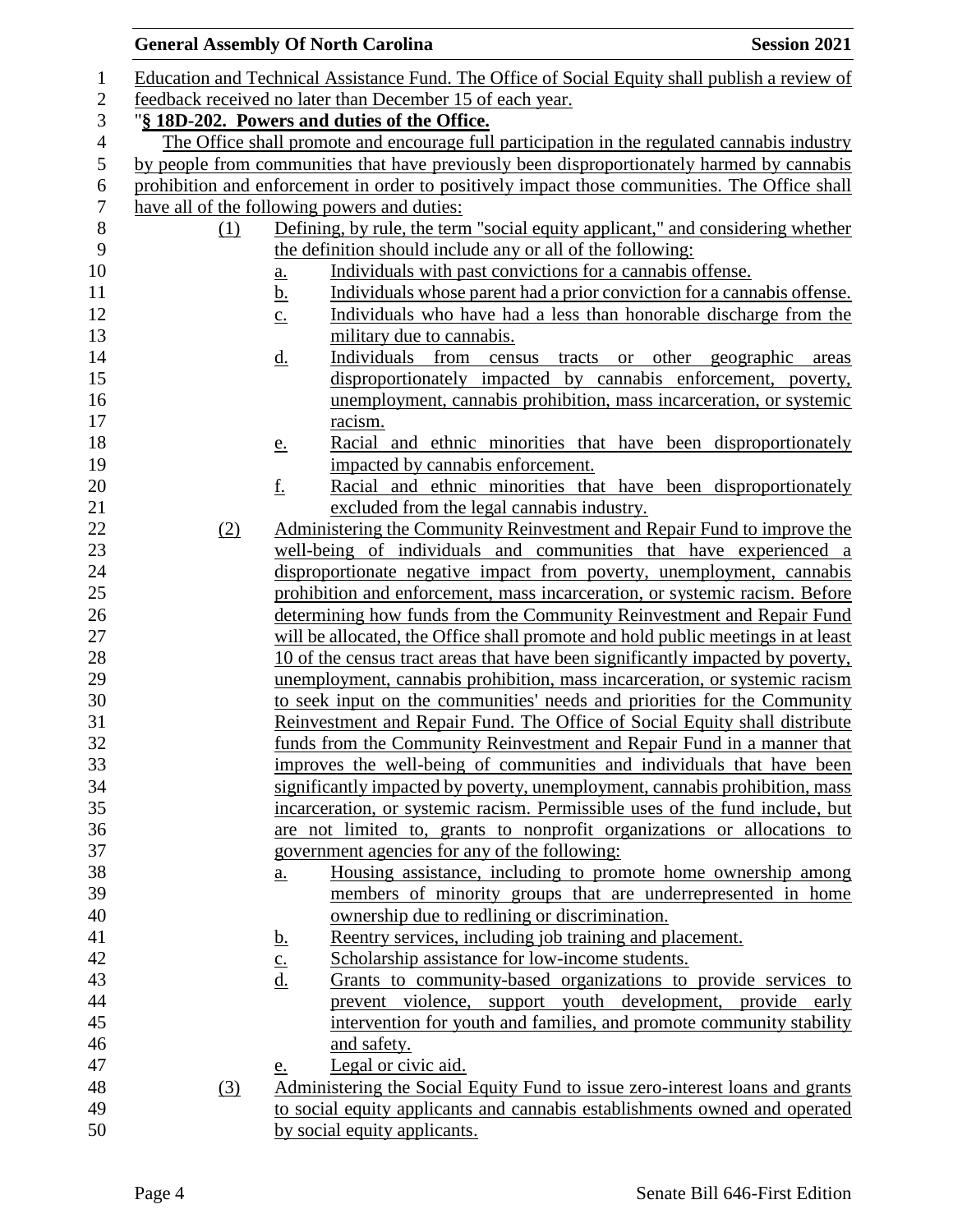|            | <b>Session 2021</b><br><b>General Assembly Of North Carolina</b>                                       |
|------------|--------------------------------------------------------------------------------------------------------|
| (4)        | Administering the Cannabis Education and Technical Assistance Fund to                                  |
|            | provide free or low-cost training, education, and technical assistance for                             |
|            | individuals working in the cannabis industry or owning a cannabis                                      |
|            | establishment, with a focus on individuals who would qualify as social equity                          |
|            | applicants.                                                                                            |
| (5)        | Advising the Department regarding regulations, including advising against                              |
|            | implementing regulations and financial requirements that unnecessarily                                 |
|            | impose financial burdens that undermine the purposes of this Chapter and                               |
|            | providing recommendations on regulations related to diversity, social equity                           |
|            | applications, and the Race to the Top scoring system.                                                  |
| (6)        | Producing reports and recommendations on diversity and equity in the legal                             |
|            | cannabis economy, including in ownership, management, and employment.                                  |
| (7)        | Investigating whether businesses are adhering to their obligations, including                          |
|            | those undertaken as part of the Race to the Top scoring system, and                                    |
|            | recommending corrective action or discipline if they fail to do so, which may                          |
|            | include a suspension or revocation of licenses.                                                        |
|            | "Article 3.                                                                                            |
|            | "Registration and Licensure.                                                                           |
|            | "§ 18D-300. Registration with the Department.                                                          |
| (a)        | Each application or renewal application for an annual registration to operate a                        |
|            | cannabis establishment shall be submitted to the Department. A renewal application may be              |
|            | submitted up to 90 days prior to the expiration of the cannabis establishment's registration.          |
| (b)        | The Department shall begin accepting and processing applications to operate cannabis                   |
|            | establishments from social equity applicants one year after the effective date of this Chapter.        |
| (c)        | The Department may begin accepting and processing applications to operate cannabis                     |
|            | establishments from applicants other than social equity applicants no earlier than one year and        |
|            | 180 days after the effective date of this Chapter.                                                     |
| (d)        | Upon receiving an application or renewal application for a cannabis establishment,                     |
|            | the Department shall immediately forward a copy of each application and half of the registration       |
|            | application fee to the local regulatory authority for the locality in which the applicant desires to   |
|            | operate the cannabis establishment, unless the locality has not designated a local regulatory          |
| authority. |                                                                                                        |
| (e)        | Within 120 days after receiving an application or renewal application, the Department                  |
|            | shall issue an annual registration or a conditional registration to the applicant, unless the          |
|            | Department finds the applicant is not in compliance with rules enacted by the Department or the        |
|            | Department is notified by the relevant locality that the applicant is not in compliance with           |
|            | ordinances and regulations in effect at the time of application.                                       |
| (f)        | Applicants may apply for conditional approval if they have not purchased or leased                     |
|            | the property where their cannabis establishment would be located. If the applicant is otherwise        |
|            | qualified, the Department shall provide conditional approval. Once the applicant provides the          |
|            | Department with a completed, supplemental application that includes the premises, the                  |
|            | Department shall forward the information to the local regulatory authority and approve or reject       |
|            | the final application within 45 days from the date of submission.                                      |
| (g)        | Upon denial of an application, the Department shall notify the applicant in writing of                 |
|            | the specific reason for its denial.                                                                    |
| (h)        | Cannabis establishments, and the books and records maintained and created by                           |
|            | cannabis establishments, are subject to inspection by the Department.                                  |
|            | "§ 18D-301. Licensure and local control.                                                               |
| (a)        | An on-site consumption establishment shall only operate if the local regulatory                        |
|            | authority in the locality where it is located issued a permit, license, or registration that expressly |
|            | allows the operation of the on-site consumption establishment.                                         |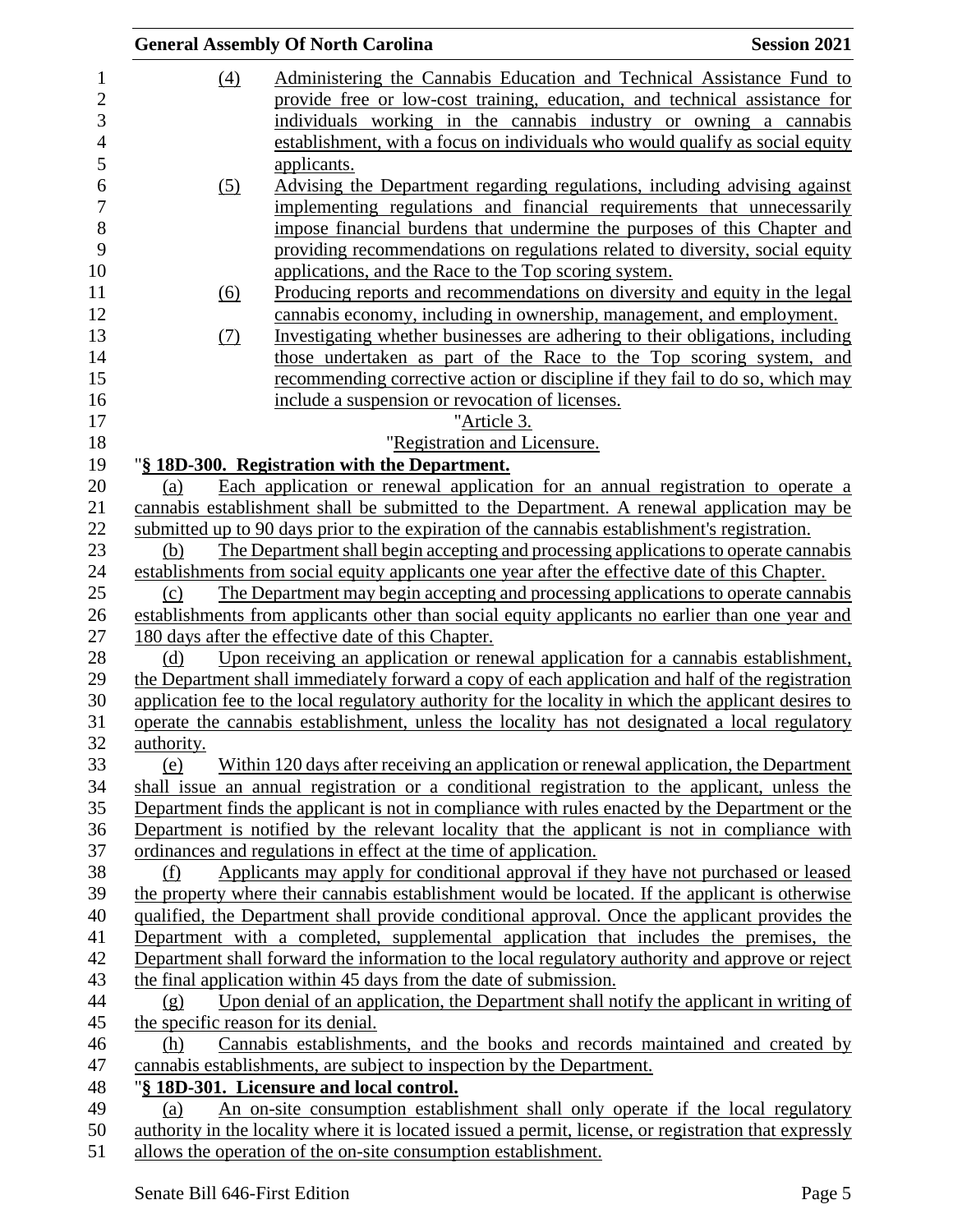|                  |                                   | <b>General Assembly Of North Carolina</b>                                                                                                                                     | <b>Session 2021</b> |
|------------------|-----------------------------------|-------------------------------------------------------------------------------------------------------------------------------------------------------------------------------|---------------------|
| 1                | (b)                               | Except as provided in this subsection, a locality may prohibit the operation of any or                                                                                        |                     |
| $\boldsymbol{2}$ |                                   | all types of cannabis establishments within its jurisdiction through the enactment of an ordinance.                                                                           |                     |
| $\mathfrak{Z}$   |                                   | A locality's prohibition on cannabis establishments shall not prohibit transportation through the                                                                             |                     |
| $\overline{4}$   |                                   | locality or deliveries within the locality by cannabis establishments located in other jurisdictions.                                                                         |                     |
| 5                | (c)                               | A locality may enact ordinances or regulations not in conflict with this Chapter, or                                                                                          |                     |
| 6                |                                   | with rules enacted pursuant to this Chapter, governing the time, place, manner, and number of                                                                                 |                     |
| $\boldsymbol{7}$ |                                   | cannabis establishment operations. A locality may establish civil penalties for violation of an                                                                               |                     |
| 8                |                                   | ordinance or regulations governing the time, place, and manner of a cannabis establishment that                                                                               |                     |
| 9                | may operate in such locality.     |                                                                                                                                                                               |                     |
| 10               | (d)                               | No locality may negotiate or enter into a host community agreement with a cannabis                                                                                            |                     |
| 11               |                                   | establishment or a cannabis establishment applicant. As used in this subsection, a "host                                                                                      |                     |
| 12               |                                   | community agreement" means an agreement that the cannabis establishment or applicant provide                                                                                  |                     |
| 13               |                                   | monies, donations, in-kind contributions, services, or anything of value to the locality.                                                                                     |                     |
| 14               |                                   | "Article 4.                                                                                                                                                                   |                     |
| 15               |                                   | "Possession and Use of Cannabis.                                                                                                                                              |                     |
| 16               |                                   | "§ 18D-400. Personal use of cannabis.                                                                                                                                         |                     |
| 17               |                                   | Notwithstanding any other provision of law, except as otherwise provided in this Chapter,                                                                                     |                     |
| 18               |                                   | the following acts are not unlawful and shall not be a criminal or civil offense under State law or                                                                           |                     |
| 19               |                                   | an ordinance of any locality, or be a basis for seizure or forfeiture of assets under State law, for                                                                          |                     |
| 20               | persons 21 years of age or older: |                                                                                                                                                                               |                     |
| 21               | (1)                               | Possessing, consuming, ingesting, smoking, growing, using, processing,                                                                                                        |                     |
| 22<br>23         |                                   | purchasing, or transporting an amount of cannabis that does not exceed the<br>possession limit.                                                                               |                     |
| 24               | (2)                               | Transferring an amount of cannabis that does not exceed the possession limit                                                                                                  |                     |
| 25               |                                   | to a person who is 21 years of age or older without remuneration.                                                                                                             |                     |
| 26               | (3)                               | Controlling property where actions described by this section occur.                                                                                                           |                     |
| 27               | (4)                               | Assisting another person who is 21 years of age or older in any of the acts                                                                                                   |                     |
| 28               |                                   | described in this section.                                                                                                                                                    |                     |
| 29               |                                   | "§ 18D-401. Restrictions on personal cultivation; penalty.                                                                                                                    |                     |
| 30               | <u>(a)</u>                        | It is unlawful to cultivate cannabis plants in any of the following ways:                                                                                                     |                     |
| 31               | (1)                               | Cannabis plants may not be cultivated in a location where the plants are                                                                                                      |                     |
| 32               |                                   | subject to public view, including view from another private property, without                                                                                                 |                     |
| 33               |                                   | the use of binoculars, aircraft, or other optical aids.                                                                                                                       |                     |
| 34               | (2)                               | A person who cultivates cannabis must take reasonable precautions to ensure                                                                                                   |                     |
| 35               |                                   | the plants are secure from unauthorized access and access by a person under                                                                                                   |                     |
| 36               |                                   | 21 years of age. For purposes of illustration and not limitation, cultivating                                                                                                 |                     |
| 37               |                                   | cannabis in an enclosed, locked space that persons under 21 years of age do                                                                                                   |                     |
| 38               |                                   | not possess a key to constitutes reasonable precautions.                                                                                                                      |                     |
| 39               | (3)                               | Cannabis cultivation may only occur on property lawfully in possession of the                                                                                                 |                     |
| 40               |                                   | cultivator or with the consent of the person in lawful possession of the                                                                                                      |                     |
| 41               |                                   | property.                                                                                                                                                                     |                     |
| 42<br>43         | (b)                               | A person who violates subsection (a) of this section is guilty of an infraction,<br>punishable by a fine of up to seven hundred fifty dollars (\$750.00) or up to 75 hours of |                     |
| 44               | community service.                |                                                                                                                                                                               |                     |
| 45               |                                   | "§ 18D-402. Public smoking prohibited; penalty.                                                                                                                               |                     |
| 46               | (a)                               | It is unlawful to smoke cannabis in a public place.                                                                                                                           |                     |
| 47               | (b)                               | It is unlawful to smoke cannabis in an area of an on-site consumption establishment                                                                                           |                     |
| 48               |                                   | where cannabis smoking is prohibited.                                                                                                                                         |                     |
| 49               | (c)                               | A person who violates this section is guilty of an infraction, punishable by a fine of                                                                                        |                     |
| 50               |                                   | up to fifty dollars (\$50.00) or up to five hours of community service.                                                                                                       |                     |
| 51               |                                   | "§ 18D-403. Consuming cannabis while operating a moving vehicle prohibited; penalty.                                                                                          |                     |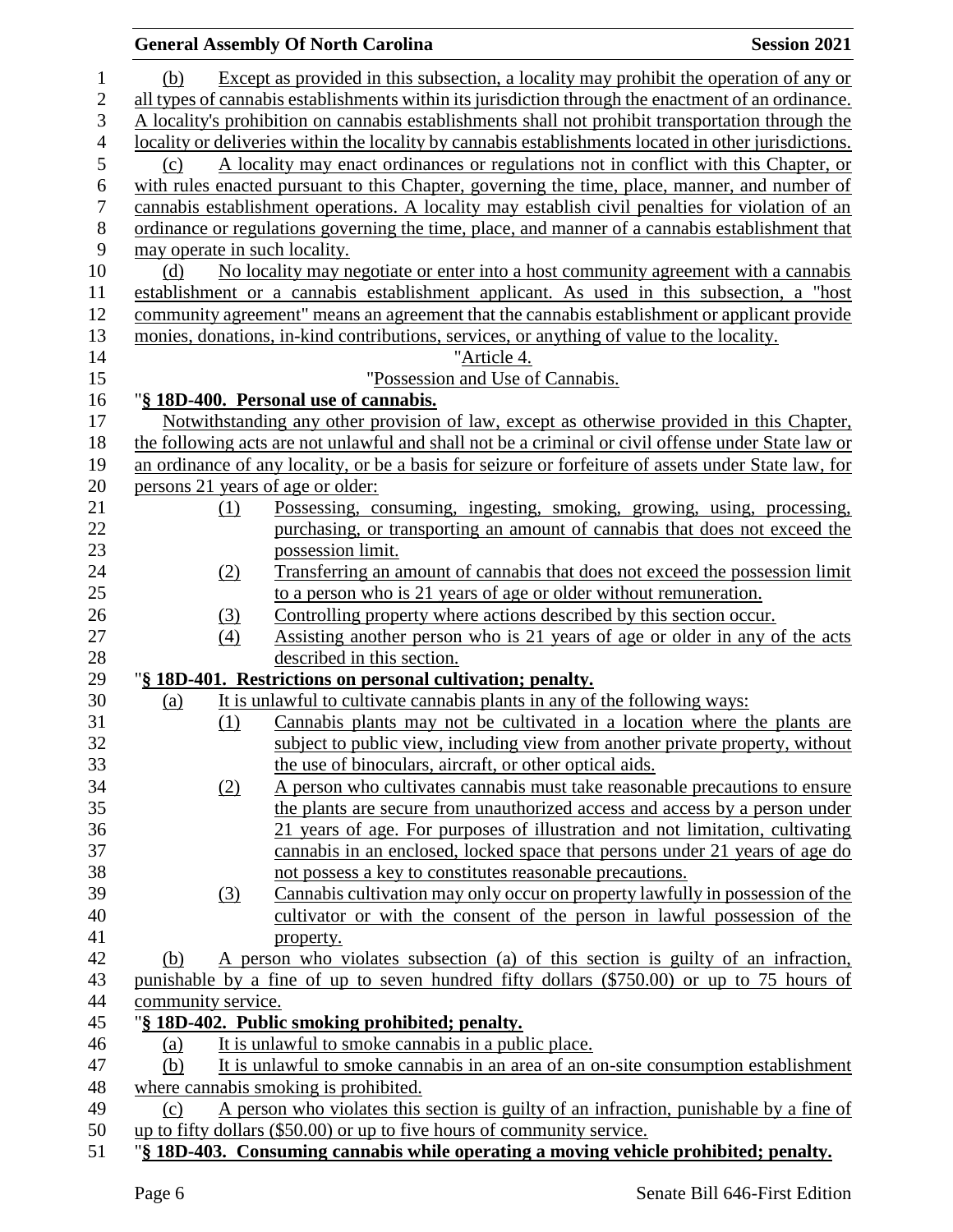|                         | <b>General Assembly Of North Carolina</b>                                                                                                 | <b>Session 2021</b> |
|-------------------------|-------------------------------------------------------------------------------------------------------------------------------------------|---------------------|
| (a)                     | No person shall consume cannabis while operating or driving a motor vehicle, boat,                                                        |                     |
|                         | vessel, aircraft, or other motorized device used for transportation.                                                                      |                     |
| (b)                     | Unless the conduct is covered under some other provision of law providing greater                                                         |                     |
|                         | punishment, a person who violates subsection (a) of this section, and only consumed cannabis,                                             |                     |
|                         | is guilty of an infraction, punishable as follows:                                                                                        |                     |
| (1)                     | For a first offense, any or all of the following:                                                                                         |                     |
|                         | A fine of not more than two hundred fifty dollars (\$250.00).<br>$a_{\cdot}$                                                              |                     |
|                         | Not more than 25 hours of community service.<br><u>b.</u>                                                                                 |                     |
|                         | Suspension of the person's drivers license for up to six months.<br>$\underline{c}$ .                                                     |                     |
| (2)                     | For a second or subsequent offense, any or all of the following:                                                                          |                     |
|                         | A fine of not more than five hundred dollars (\$500.00).<br><u>a.</u>                                                                     |                     |
|                         | <u>b.</u><br>Not more than 50 hours of community service.                                                                                 |                     |
|                         | Suspension of the person's drivers license for up to one year.<br>c.                                                                      |                     |
|                         | "§ 18D-404. False identification; penalty.                                                                                                |                     |
| (a)                     | A person who is under 21 years of age may not present or offer to a cannabis                                                              |                     |
|                         | establishment or the cannabis establishment's agent or employee any written or oral evidence of                                           |                     |
|                         | age that is false, fraudulent, or not actually the minor's own for either of the following purposes:                                      |                     |
| (1)                     | Purchasing, attempting to purchase, or otherwise procuring or attempting to                                                               |                     |
|                         | procure cannabis.                                                                                                                         |                     |
| (2)                     | Gaining access to a cannabis establishment.                                                                                               |                     |
| (b)                     | A person who violates this section is guilty of an infraction, punishable by a fine of                                                    |                     |
|                         | not more than one hundred fifty dollars (\$150.00) or up to 15 hours of community service.                                                |                     |
|                         | "§ 18D-405. Unlawful cannabis extraction; penalty.<br>No person, other than a cannabis product manufacturing facility complying with this |                     |
| (a)                     | Chapter and Department rules, may perform solvent-based extractions on cannabis using solvents                                            |                     |
|                         | other than water, glycerin, propylene glycol, vegetable oil, or food-grade ethanol.                                                       |                     |
| (b)                     | No person may extract compounds from cannabis using ethanol in the presence or                                                            |                     |
| vicinity of open flame. |                                                                                                                                           |                     |
| (c)                     | A person who violates this section is guilty of a Class E felony, which shall include a                                                   |                     |
|                         | fine of not more than five thousand dollars (\$5,000).                                                                                    |                     |
|                         | "§ 18D-406. Cannabis accessories authorized.                                                                                              |                     |
| (a)                     | Except as provided in this section, notwithstanding any other provision of law, it is                                                     |                     |
|                         | not unlawful and shall not be an offense under State law or an ordinance of any locality, or be a                                         |                     |
|                         | basis for seizure or forfeiture of assets under State law, for persons 21 years of age or older to                                        |                     |
|                         | manufacture, possess, possess with intent to distribute, or purchase cannabis accessories, or to                                          |                     |
|                         | distribute or sell cannabis accessories to a person who is 21 years of age or older.                                                      |                     |
| (b)                     | Except as provided in this section, a person who is 21 years of age or older is                                                           |                     |
|                         | authorized to manufacture, possess, and purchase cannabis accessories, and to distribute or sell                                          |                     |
|                         | cannabis accessories to a person who is 21 years of age or older. This section is intended to meet                                        |                     |
|                         | the requirements of section 863 of Title 21 of the United States Code by authorizing, under State                                         |                     |
|                         | law, any person in compliance with this Chapter to manufacture, possess, or distribute cannabis                                           |                     |
| accessories.            |                                                                                                                                           |                     |
| (c)                     | No person may manufacture, distribute, or sell cannabis accessories that violate rules                                                    |                     |
|                         | adopted by the Department. A first offense under this section is an infraction, punishable by a                                           |                     |
|                         | fine of up to one thousand dollars $(\$1,000)$ and forfeiture of the cannabis accessories. A second                                       |                     |
|                         | or subsequent offense of this section is a Class A1 misdemeanor punishable by a fine of up to                                             |                     |
|                         | five thousand dollars (\$5,000), up to 180 days in jail, or both, and forfeiture of the cannabis                                          |                     |
| accessories.            |                                                                                                                                           |                     |
|                         | "\\$ 18D-407. Purchasing of cannabis or cannabis accessories unlawful in certain cases;                                                   |                     |
|                         | penalties; treatment and education programs and services.                                                                                 |                     |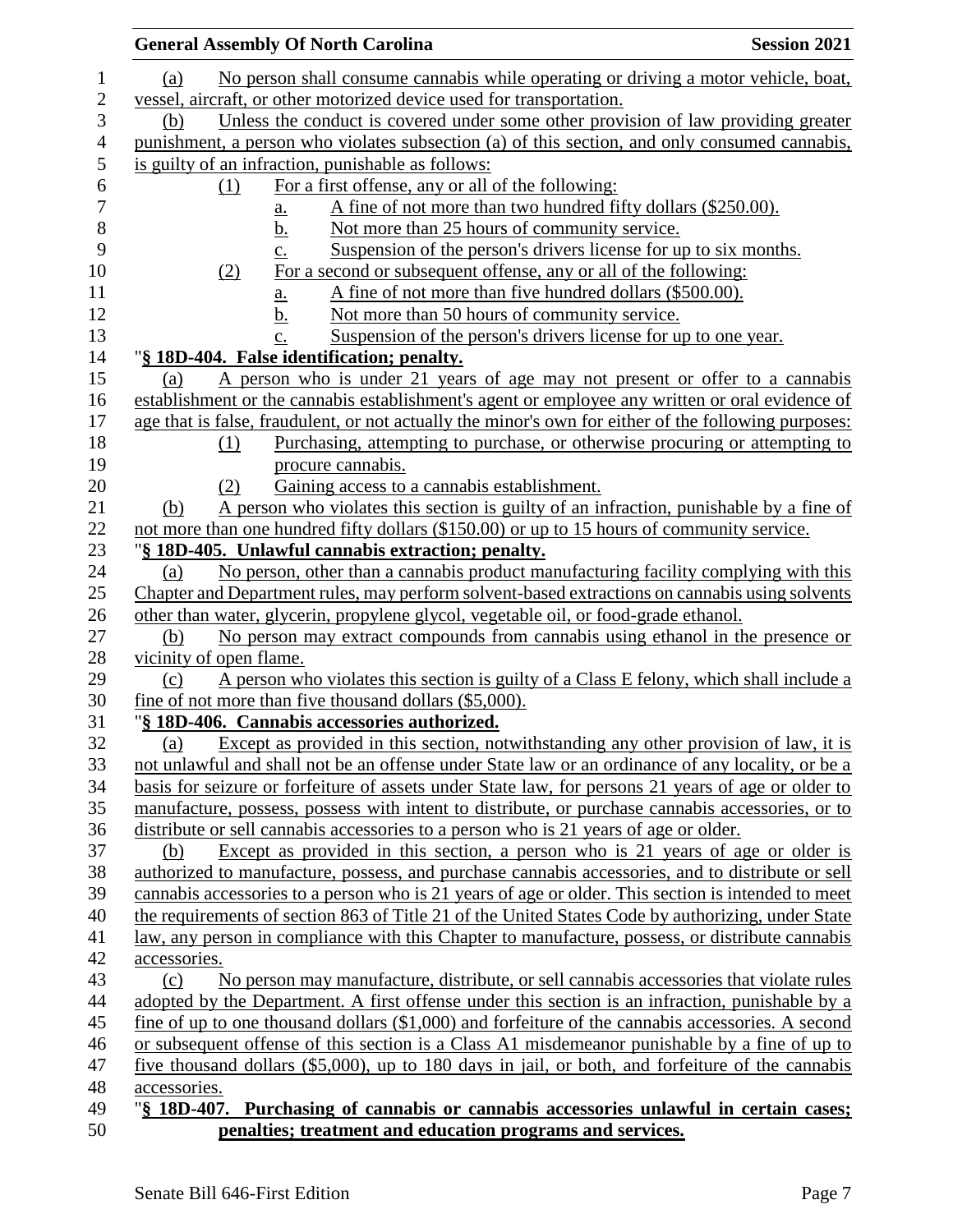|                  | <b>General Assembly Of North Carolina</b>                                                              | <b>Session 2021</b> |
|------------------|--------------------------------------------------------------------------------------------------------|---------------------|
| 1                | No person to whom cannabis or cannabis accessories may not lawfully be sold under<br>(a)               |                     |
| $\overline{c}$   | this Chapter shall consume, purchase, or possess, or attempt to consume, purchase, or possess,         |                     |
| 3                | any cannabis or cannabis accessories.                                                                  |                     |
| 4                | Any person 18 years of age or older who violates subsection (a) of this section is<br>(b)              |                     |
| 5                | guilty of an infraction, punishable by a fine of up to twenty-five dollars (\$25.00) or up to five     |                     |
| $\boldsymbol{6}$ | hours of community service. Additionally, the person shall be ordered to enter a substance abuse       |                     |
| $\boldsymbol{7}$ | treatment or education program, or both, if available, that in the opinion of the court best suits     |                     |
| $8\,$            | the needs of the person.                                                                               |                     |
| 9                | Any juvenile who violates subsection (a) of this section is guilty of an infraction,<br>(c)            |                     |
| 10               | punishable by a fine of up to twenty-five dollars (\$25.00) or up to five hours of community           |                     |
| 11               | service. Additionally, the juvenile shall be ordered to enter a substance abuse treatment or           |                     |
| 12               | education program, or both, if available, that in the opinion of the court best suits the needs of     |                     |
| 13               | the juvenile.                                                                                          |                     |
| 14               | "§ 18D-408. Nondiscrimination for personal use of cannabis.                                            |                     |
| 15               | A person shall not be subject to arrest, prosecution, or penalty in any manner, or be<br>(a)           |                     |
| 16               | denied any right or privilege, including, but not limited to, disciplinary action by a business,       |                     |
| 17               | occupational, or professional licensing board or bureau, solely for conduct permitted under this       |                     |
| 18               | Chapter.                                                                                               |                     |
| 19               | Except as provided in this section, neither the State nor any of its political<br>(b)                  |                     |
| 20               | subdivisions may impose any penalty or deny any benefit or entitlement for conduct permitted           |                     |
| 21               | under this Chapter or for the presence of cannabinoids or cannabinoid metabolites in the urine,        |                     |
| 22               | blood, saliva, breath, hair, or other tissue or fluid of a person who is 21 years of age or older.     |                     |
| 23               | Except as provided in this section, the State nor any of its political subdivisions may<br>(c)         |                     |
| 24               | deny a drivers license, a professional license, housing assistance, social services, or other benefits |                     |
| 25               | based on cannabis use or for the presence of cannabinoids or cannabinoid metabolites in the            |                     |
| 26               | urine, blood, saliva, breath, hair, or other tissue or fluid of a person who is 21 years of age or     |                     |
| 27               | older.                                                                                                 |                     |
| 28               | Notwithstanding any provision of law to the contrary, a person shall not be denied<br>(d)              |                     |
| 29               | custody of or visitation with a minor for acting in accordance with this Chapter, unless the           |                     |
| 30               | person's behavior is such that it creates an unreasonable danger to the minor that can be clearly      |                     |
| 31               | articulated and substantiated.                                                                         |                     |
| 32               | Except as provided in this section, neither the State nor any of its political<br>(e)                  |                     |
| 33               | subdivisions may deny employment or a contract to a person for engaging in conduct permitted           |                     |
| 34               | under this Chapter for a prior conviction for a nonviolent cannabis offense that does not involve      |                     |
| 35               | distribution to minors, or for testing positive for the presence of cannabinoids or cannabinoid        |                     |
| 36               | metabolites in the urine, blood, saliva, breath, hair, or other tissue or fluid of the individual's    |                     |
| 37               | body.                                                                                                  |                     |
| 38               | For the purposes of medical care, including organ and tissue transplants, the use of<br>(f)            |                     |
| 39               | cannabis does not constitute the use of an illicit substance or otherwise disqualify a person from     |                     |
| 40               | needed medical care and may only be considered with respect to evidence-based clinical criteria.       |                     |
| 41               | Notwithstanding any provision of law to the contrary, unless there is a specific finding<br>(g)        |                     |
| 42               | that the individual's use, cultivation, or possession of cannabis could create a danger to the         |                     |
| 43               | individual or another person, it shall not be a violation of conditions of parole, probation, or       |                     |
| 44               | pretrial release to do either of the following:                                                        |                     |
| 45               | Engage in conduct allowed by this Chapter.<br>(1)                                                      |                     |
| 46               | Test positive for cannabis, delta-9 tetrahydrocannabinol, or any other<br>(2)                          |                     |
| 47               | cannabinoid or metabolite of cannabis.                                                                 |                     |
| 48               | This section does not do any of the following:<br><u>(h)</u>                                           |                     |
| 49               | Prevent a government employer from disciplining an employee or contractor<br>(1)                       |                     |
| 50               | for ingesting cannabis in the workplace or for working while impaired by                               |                     |
| 51               | cannabis.                                                                                              |                     |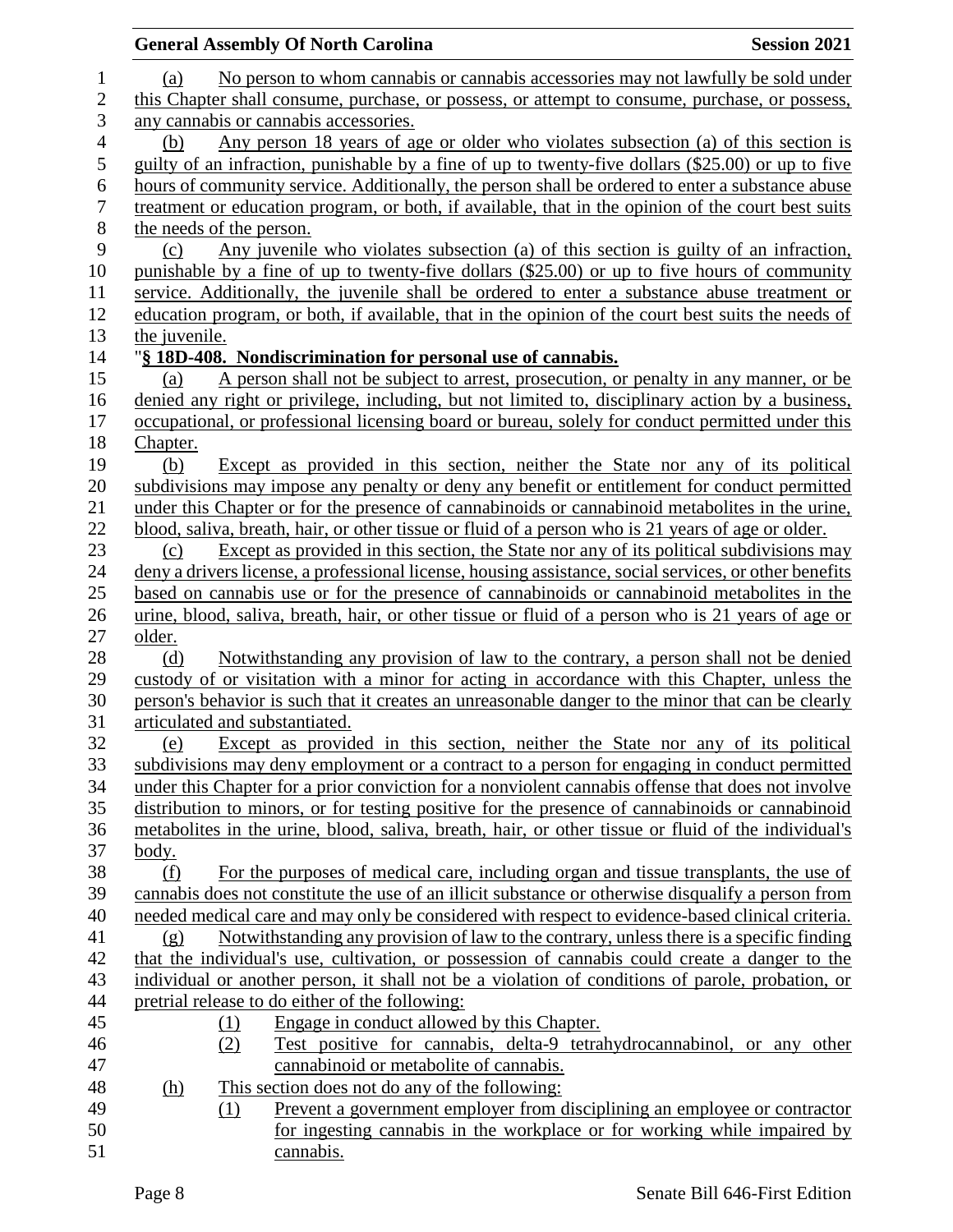|                                    |            |     | <b>General Assembly Of North Carolina</b>                                                                                                                                                                                                  | <b>Session 2021</b> |
|------------------------------------|------------|-----|--------------------------------------------------------------------------------------------------------------------------------------------------------------------------------------------------------------------------------------------|---------------------|
| $\mathbf 1$<br>$\overline{c}$<br>3 |            | (2) | Apply to the extent that they conflict with a governmental employer's<br>obligations under federal law or regulations or to the extent that they would<br>disqualify the entity from a monetary or licensing-related benefit under federal |                     |
| 4                                  |            |     | law or regulations.                                                                                                                                                                                                                        |                     |
| 5                                  |            | (3) | Authorize any person to engage in, and does not prevent the imposition of any                                                                                                                                                              |                     |
| 6<br>7                             |            |     | civil, criminal, discipline, or other penalties, including discipline or<br>termination by a governmental employer, any task while under the influence                                                                                     |                     |
| 8                                  |            |     | of cannabis, when doing so would constitute negligence or professional                                                                                                                                                                     |                     |
| 9                                  |            |     | malpractice.                                                                                                                                                                                                                               |                     |
| 10                                 |            |     | "§ 18D-409. Lawful operation of cannabis-related facilities.                                                                                                                                                                               |                     |
| 11                                 | (a)        |     | Notwithstanding any other provision of law, engaging in any activities involving                                                                                                                                                           |                     |
| 12                                 |            |     | cannabis, cannabis accessories, or cannabis products, if the person conducting the activities has                                                                                                                                          |                     |
| 13                                 |            |     | obtained a current, valid registration to operate a cannabis establishment or is acting in his or her                                                                                                                                      |                     |
| 14                                 |            |     | capacity as an owner, employee, or agent of a registered cannabis establishment, and the activities                                                                                                                                        |                     |
| 15                                 |            |     | are within the scope of activities allowed by the Department for that type of cannabis                                                                                                                                                     |                     |
| 16                                 |            |     | establishment, are not unlawful and shall not be an offense under State law or be a basis for                                                                                                                                              |                     |
| 17                                 |            |     | seizure or forfeiture of assets under State law.                                                                                                                                                                                           |                     |
| 18                                 | (b)        |     | Nothing in this section prevents the imposition of penalties for violating this Chapter                                                                                                                                                    |                     |
| 19                                 |            |     | or rules adopted by the Department or localities pursuant to this Chapter.                                                                                                                                                                 |                     |
| 20                                 |            |     | "§ 18D-410. Verifying the age of cannabis consumers.                                                                                                                                                                                       |                     |
| 21                                 | (a)        |     | A cannabis establishment or an agent or staffer of a cannabis establishment may not                                                                                                                                                        |                     |
| 22                                 |            |     | sell, deliver, distribute, give, transfer, or otherwise furnish cannabis to a person under the age of                                                                                                                                      |                     |
| 23                                 | 21.        |     |                                                                                                                                                                                                                                            |                     |
| 24                                 | (b)        |     | Except as otherwise provided in this section, in a prosecution for selling, transferring,                                                                                                                                                  |                     |
| 25                                 |            |     | delivering, distributing, giving, or otherwise furnishing cannabis, cannabis products, or cannabis                                                                                                                                         |                     |
| 26                                 |            |     | accessories to any person who is under 21 years of age, it is a complete defense if both of the                                                                                                                                            |                     |
| 27                                 |            |     | following requirements are met:                                                                                                                                                                                                            |                     |
| 28                                 |            | (1) | The person who sold, gave, or otherwise furnished cannabis, cannabis                                                                                                                                                                       |                     |
| 29                                 |            |     | products, or cannabis accessories was a retail cannabis store or on-site                                                                                                                                                                   |                     |
| 30                                 |            |     | consumption establishment or was acting in his or her capacity as an owner,                                                                                                                                                                |                     |
| 31                                 |            |     | employee, or agent of a retail cannabis store or on-site consumption                                                                                                                                                                       |                     |
| 32                                 |            |     | establishment at the time the cannabis, cannabis products, or cannabis                                                                                                                                                                     |                     |
| 33                                 |            |     | accessories were sold, given, or otherwise furnished to the person.                                                                                                                                                                        |                     |
| 34                                 |            | (2) | Before selling, giving, or otherwise furnishing cannabis, cannabis products,                                                                                                                                                               |                     |
| 35                                 |            |     | or cannabis accessories to a person who is under 21 years of age, the person                                                                                                                                                               |                     |
| 36                                 |            |     | who sold, gave, or otherwise furnished the cannabis or cannabis accessories,                                                                                                                                                               |                     |
| 37                                 |            |     | or a staffer or agent of the retail cannabis store, was shown a document that                                                                                                                                                              |                     |
| 38                                 |            |     | appeared to be issued by an agency of a federal, state, tribal, or foreign                                                                                                                                                                 |                     |
| 39                                 |            |     | sovereign government and that indicated that the person to whom the cannabis                                                                                                                                                               |                     |
| 40                                 |            |     | or cannabis accessories was sold, given, or otherwise furnished was 21 years                                                                                                                                                               |                     |
| 41                                 |            |     | of age or older at the time the cannabis or cannabis accessories were sold,                                                                                                                                                                |                     |
| 42                                 |            |     | given, or otherwise furnished to the person.                                                                                                                                                                                               |                     |
| 43                                 | <u>(c)</u> |     | Subsection (b) of this section does not apply if both of the following requirements are                                                                                                                                                    |                     |
| 44                                 | met:       |     |                                                                                                                                                                                                                                            |                     |
| 45                                 |            | (1) | The document that was shown to the person who sold, gave, or otherwise                                                                                                                                                                     |                     |
| 46                                 |            |     | furnished the cannabis, cannabis products, or cannabis accessories was                                                                                                                                                                     |                     |
| 47                                 |            |     | counterfeit, forged, altered, or issued to a person other than the person to                                                                                                                                                               |                     |
| 48                                 |            |     |                                                                                                                                                                                                                                            |                     |
| 49                                 |            |     | whom the cannabis, cannabis products or cannabis accessories were sold,                                                                                                                                                                    |                     |
| 50                                 |            |     | given, or otherwise furnished.                                                                                                                                                                                                             |                     |
|                                    |            | (2) | Under the circumstances, a reasonable person would have known or suspected                                                                                                                                                                 |                     |
| 51                                 |            |     | that the document was counterfeit, forged, altered, or issued to a person other                                                                                                                                                            |                     |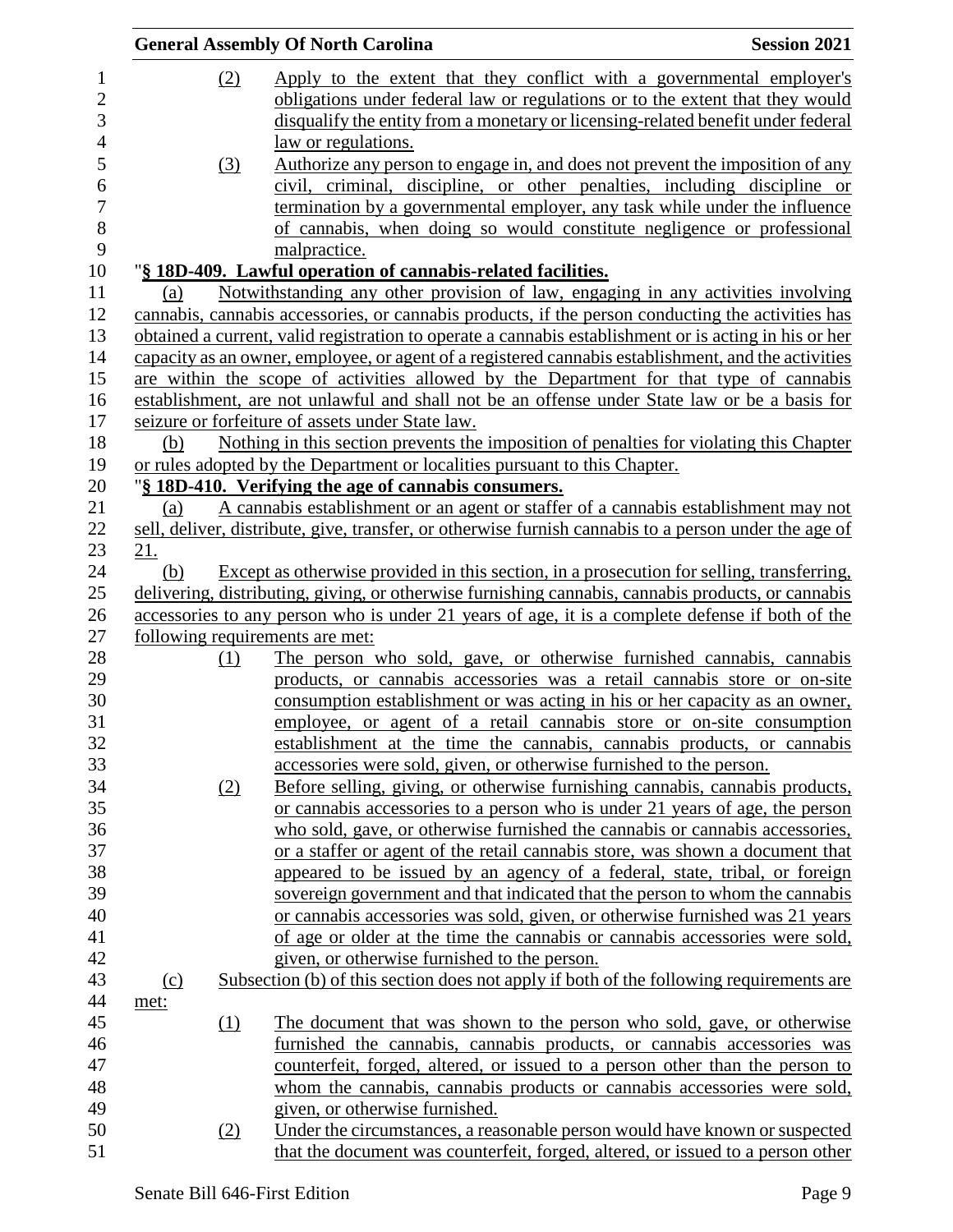|                          | <b>General Assembly Of North Carolina</b>                                                           | <b>Session 2021</b> |
|--------------------------|-----------------------------------------------------------------------------------------------------|---------------------|
| $\mathbf{1}$             | than the person to whom the cannabis, cannabis products, or cannabis                                |                     |
| $\overline{2}$           | accessories were sold, given, or otherwise furnished.                                               |                     |
| 3                        | "§ 18D-411. Occupational licensing.                                                                 |                     |
| $\overline{\mathcal{A}}$ | A holder of a professional or occupational license may not be subject to professional<br>(a)        |                     |
| 5                        | discipline for providing advice or services related to cannabis establishments or applications to   |                     |
| 6                        | operate cannabis establishments on the basis that cannabis is illegal under federal law.            |                     |
| 7                        | An applicant for a professional or occupational license may not be denied a license<br>(b)          |                     |
| $8\,$                    | based on previous employment related to cannabis establishments operating in accordance with        |                     |
| 9                        | State law.                                                                                          |                     |
| 10                       | "§ 18D-412. Private property and tenant rights.                                                     |                     |
| 11                       | Except as provided in this section, the provisions of this Chapter do not require any<br>(a)        |                     |
| 12                       | person, corporation, or any other entity that occupies, owns, or controls a property to allow the   |                     |
| 13                       | consumption, cultivation, display, sale, or transfer of cannabis on or in that property.            |                     |
| 14                       | Except as provided in this section, a landlord or property manager may not refuse to<br>(b)         |                     |
| 15                       | rent to a tenant, or otherwise discriminate against the tenant, based on a past conviction for a    |                     |
| 16                       | cannabis offense.                                                                                   |                     |
| 17                       | Except as provided in this section, in the case of the rental of a residential dwelling,<br>(c)     |                     |
| 18                       | a landlord or property manager may not prohibit the possession of cannabis or the consumption       |                     |
| 19                       | of cannabis by nonsmoked means.                                                                     |                     |
| 20                       | Subsections (a) through (c) of this section do not apply if any of the following<br>(d)             |                     |
| 21                       | requirements are met:                                                                               |                     |
| 22                       | The tenant is not leasing the entire residential dwelling.<br>(1)                                   |                     |
| 23                       | The residence is incidental to detention or the provision of medical, geriatric,<br>(2)             |                     |
| 24                       | educational, counseling, religious, or similar service.                                             |                     |
| 25                       | The residence is a transitional housing or sober living facility.<br>(3)                            |                     |
| 26                       | Failing to prohibit cannabis possession or consumption would violate federal<br>(4)                 |                     |
| 27                       | law or regulations or cause the landlord to lose a monetary or licensing-related                    |                     |
| 28                       | benefit under federal law or regulations.                                                           |                     |
| 29                       | After a warning, a landlord or property manager may take action against a tenant if<br>(e)          |                     |
| 30<br>31                 | the tenant's use of cannabis creates an odor that interferes with others' peaceful enjoyment of     |                     |
| 32                       | their home or property.<br>"§ 18D-413. Contracts enforceable.                                       |                     |
| 33                       | It is the public policy of this State that contracts related to the operation of a cannabis         |                     |
| 34                       | establishment registered pursuant to this Chapter should be enforceable. It is the public policy of |                     |
| 35                       | this State that no contract entered into by a cannabis establishment or its employees or agents as  |                     |
| 36                       | permitted pursuant to a valid registration, or by those who allow property to be used by a cannabis |                     |
| 37                       | establishment, its employees, or its agents as permitted pursuant to a valid registration, shall be |                     |
| 38                       | unenforceable on the basis that cultivating, obtaining, manufacturing, distributing, dispensing,    |                     |
| 39                       | transporting, selling, possessing, or using cannabis or hemp is prohibited by federal law.          |                     |
| 40                       | "§ 18D-414. Respecting State law.                                                                   |                     |
| 41                       | No law enforcement officer employed by an agency that receives State or local<br>(a)                |                     |
| 42                       | government funds shall expend any State or local resources, including the officer's time, to effect |                     |
| 43                       | any arrest or seizure of cannabis, or conduct any investigation, on the sole basis of activity the  |                     |
| 44                       | officer believes to constitute a violation of federal law if the officer has reason to believe that |                     |
| 45                       | such activity is in compliance with this Chapter, nor shall any such officer expend any State or    |                     |
| 46                       | local resources, including the officer's time, to provide any information or logistical support     |                     |
| 47                       | related to such activity to any federal law enforcement authority or prosecuting entity.            |                     |
| 48                       | No agency or political subdivision of the State may rely on a violation of federal law<br>(b)       |                     |
| 49                       | related to cannabis as the sole basis for taking an adverse action against a person.                |                     |
| 50                       | For the purposes of State law, actions related to cannabis are considered lawful as<br>(c)          |                     |
| 51                       | long as they are in accordance with this Chapter.                                                   |                     |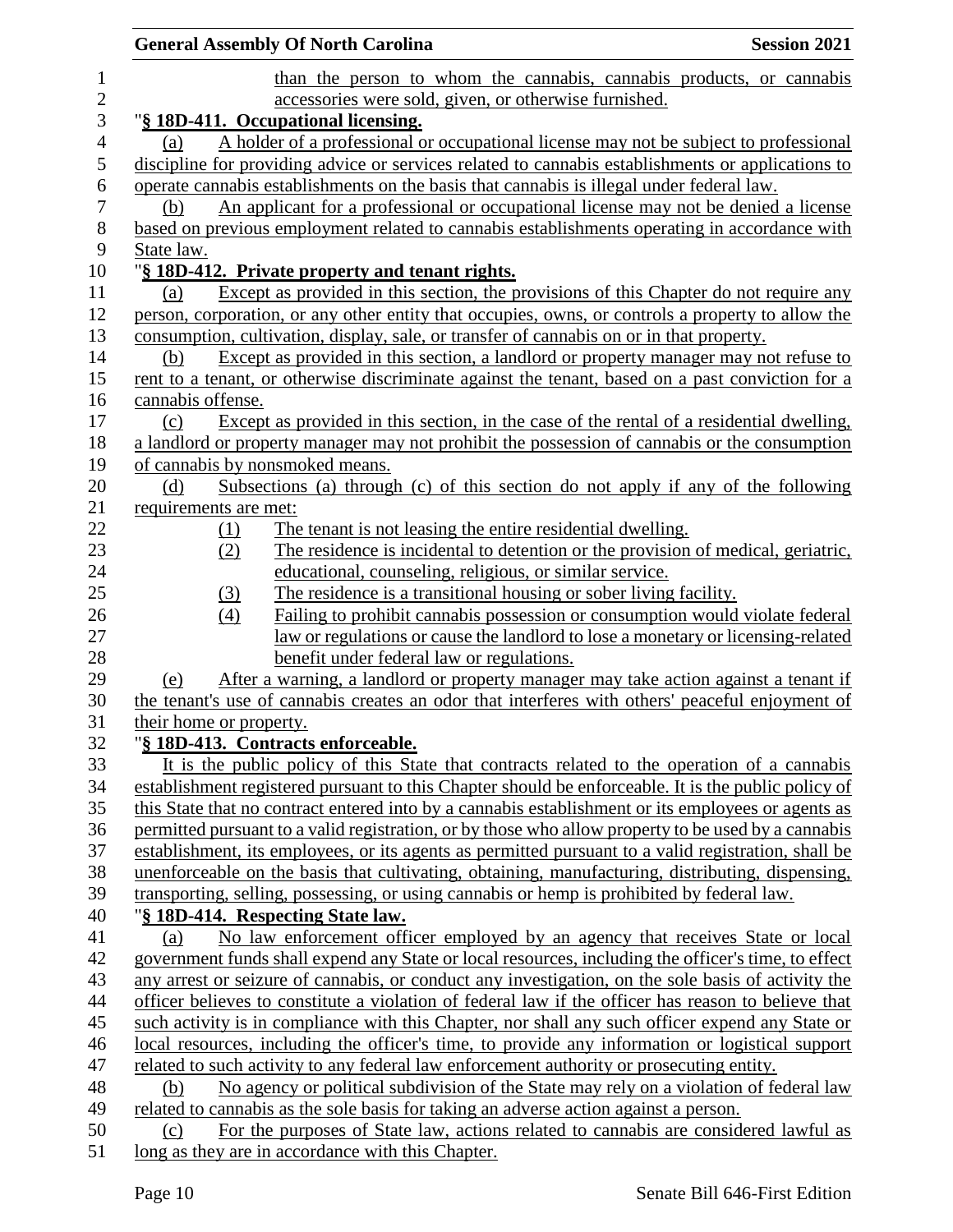|                  | <b>General Assembly Of North Carolina</b>                                                   |                            |                                                                                                                                             | <b>Session 2021</b> |
|------------------|---------------------------------------------------------------------------------------------|----------------------------|---------------------------------------------------------------------------------------------------------------------------------------------|---------------------|
| 1                | "§ 18D-415. Rulemaking.                                                                     |                            |                                                                                                                                             |                     |
| $\boldsymbol{2}$ | (a)                                                                                         |                            | Not later than 180 days after the effective date of this Chapter, the Department shall                                                      |                     |
| $\mathfrak{Z}$   | adopt rules necessary for implementation of this Chapter. Such rules shall not prohibit the |                            |                                                                                                                                             |                     |
| $\overline{4}$   |                                                                                             |                            | operation of cannabis establishments, either expressly or through application, nor require such a                                           |                     |
| 5                |                                                                                             |                            | high investment of risk, money, time, or any other resource or asset that the operation of a                                                |                     |
| 6                |                                                                                             |                            | cannabis establishment is not worthy of being carried out in practice by a reasonably prudent                                               |                     |
| $\tau$           |                                                                                             |                            | businessperson. Such regulations shall include all of the following:                                                                        |                     |
| $8\,$            | (1)                                                                                         |                            | Procedures for the issuance, renewal, suspension, and revocation of a                                                                       |                     |
| 9                |                                                                                             |                            | registration to operate a cannabis establishment, with such procedures subject                                                              |                     |
| 10               |                                                                                             |                            | to all requirements of Chapter 150B of the General Statutes.                                                                                |                     |
| 11               | (2)                                                                                         |                            | Rules, procedures, and policies to promote and encourage full participation in                                                              |                     |
| 12               |                                                                                             |                            | the regulated cannabis industry by people from communities that have                                                                        |                     |
| 13               |                                                                                             |                            | previously been disproportionately harmed by cannabis prohibition and                                                                       |                     |
| 14               |                                                                                             |                            | enforcement and to positively impact those communities, which shall reflect                                                                 |                     |
| 15               |                                                                                             |                            | input from the Office of Social Equity, including all of the following:                                                                     |                     |
| 16               |                                                                                             | $\underline{\mathbf{a}}$ . | Conducting necessary and appropriate outreach to diverse groups that                                                                        |                     |
| 17               |                                                                                             |                            | may qualify for participation in activities under this Chapter.                                                                             |                     |
| 18               |                                                                                             | <u>b.</u>                  | Requiring each cannabis establishment to establish and adhere to                                                                            |                     |
| 19               |                                                                                             |                            | policies that encourage diversity in employment, contracting, and                                                                           |                     |
| 20               |                                                                                             |                            | other professional opportunities.                                                                                                           |                     |
| 21               |                                                                                             | $\underline{c}$ .          | Requiring any cannabis establishment with 25 or more employees to                                                                           |                     |
| 22               |                                                                                             |                            | retain a diversity officer.                                                                                                                 |                     |
| 23               |                                                                                             | <u>d.</u>                  | Requiring each cannabis establishment to report on the diversity of its                                                                     |                     |
| 24               |                                                                                             |                            | workforce, management, contracts, and ownership by January 1 of                                                                             |                     |
| 25               |                                                                                             |                            | each year.                                                                                                                                  |                     |
| 26               |                                                                                             | <u>e.</u>                  | Issuing rules allowing social equity applicants to apply for, and be                                                                        |                     |
| 27               |                                                                                             |                            | licensed for, cannabis establishment registrations no less than 180 days                                                                    |                     |
| 28<br>29         |                                                                                             |                            | prior to applicants that are not social equity applicants.                                                                                  |                     |
| 30               | (3)                                                                                         |                            | A Race to the Top scoring system to make the expansion of a cannabis<br>establishment to more than two locations contingent on the cannabis |                     |
| 31               |                                                                                             |                            | establishment's contributions to equity and to benefiting the community. The                                                                |                     |
| 32               |                                                                                             |                            | system must reflect input from the Office of Social Equity and shall include,                                                               |                     |
| 33               |                                                                                             |                            | but need not be limited to, considerations of diversity in the cannabis                                                                     |                     |
| 34               |                                                                                             |                            | establishment's ownership and workforce, including in management;                                                                           |                     |
| 35               |                                                                                             |                            | employment of reentering citizens with prior convictions; minority                                                                          |                     |
| 36               |                                                                                             |                            | ownership; compensation packages and benefits for workers; investing in                                                                     |                     |
| 37               |                                                                                             |                            | economically disadvantaged areas; whether the cannabis establishment                                                                        |                     |
| 38               |                                                                                             |                            | incorporates principles of environmental resiliency or sustainability, including                                                            |                     |
| 39               |                                                                                             |                            | energy efficiency; or whether the principals are social equity applicants.                                                                  |                     |
| 40               | $\underline{(4)}$                                                                           |                            | A limit on the number of cannabis establishments a major investor may invest                                                                |                     |
| 41               |                                                                                             |                            | in, unless each additional establishment is owned and operated by a social                                                                  |                     |
| 42               |                                                                                             |                            | equity applicant.                                                                                                                           |                     |
| 43               | (5)                                                                                         |                            | A schedule of reasonable application, registration, and renewal fees, provided                                                              |                     |
| 44               |                                                                                             |                            | application fees shall not exceed five thousand dollars (\$5,000), with this                                                                |                     |
| 45               |                                                                                             |                            | upper limit adjusted annually for inflation, unless the Department determines                                                               |                     |
| 46               |                                                                                             |                            | a greater fee is necessary to carry out its responsibilities under this Chapter.                                                            |                     |
| 47               | <u>(6)</u>                                                                                  |                            | Qualifications for registration that are directly and demonstrably related to the                                                           |                     |
| 48               |                                                                                             |                            | operation of a cannabis establishment and that may not disqualify applicants                                                                |                     |
| 49               |                                                                                             |                            | solely for cannabis offenses prior to the effective date of this Chapter.                                                                   |                     |
| 50               | (7)                                                                                         |                            | Security requirements.                                                                                                                      |                     |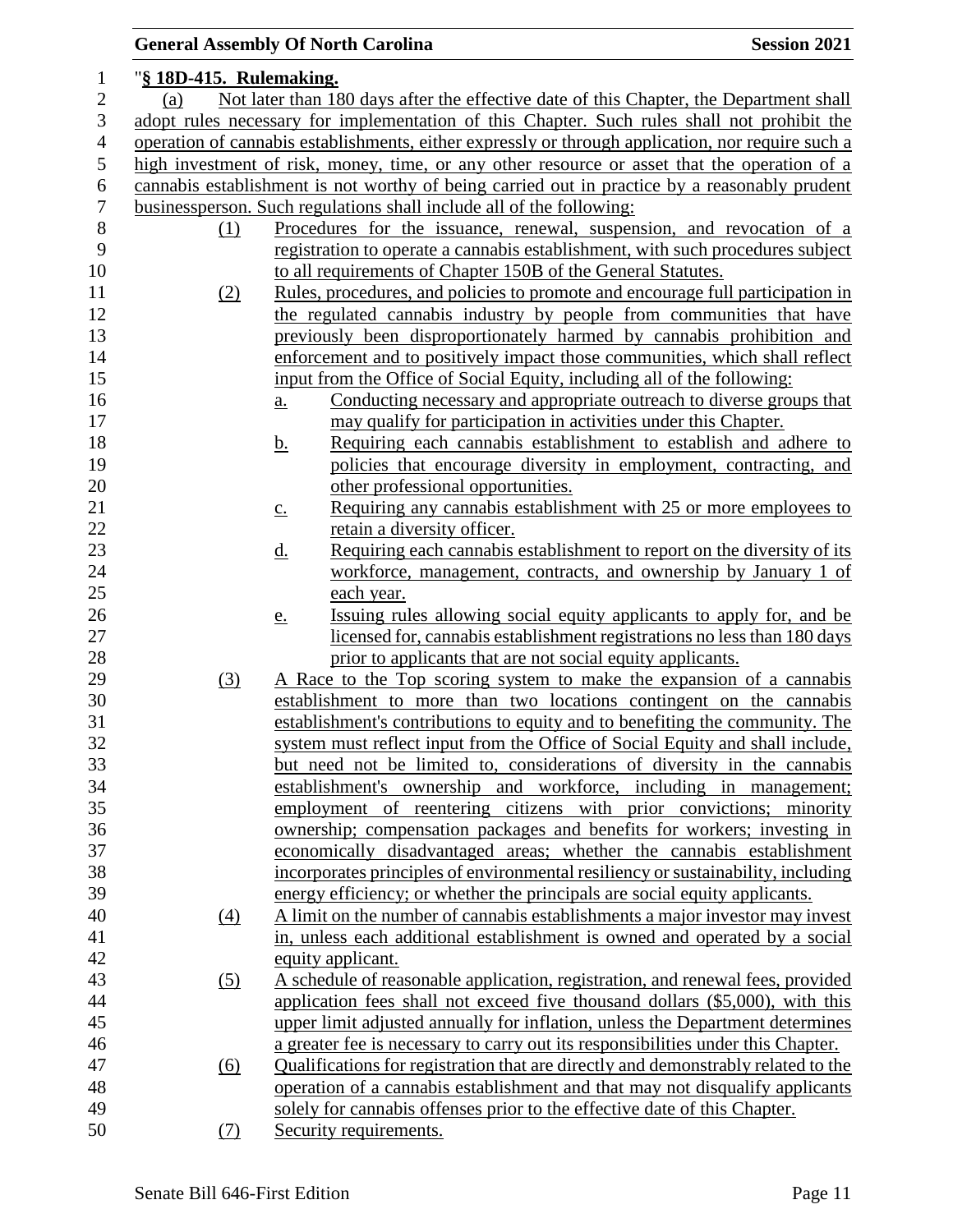|      | <b>General Assembly Of North Carolina</b>                                                                                                                  | <b>Session 2021</b> |
|------|------------------------------------------------------------------------------------------------------------------------------------------------------------|---------------------|
| (8)  | Requirements for the transportation and storage of cannabis and cannabis                                                                                   |                     |
|      | products by cannabis establishments.                                                                                                                       |                     |
| (9)  | Requirements for the delivery of cannabis and cannabis products to                                                                                         |                     |
|      | consumers, including a prohibition on business names, logos, and other                                                                                     |                     |
|      | identifying language or images on delivery vehicles and a prohibition on                                                                                   |                     |
|      | delivering to any address located on land owned by the federal government or                                                                               |                     |
|      | any address on land or in a building leased by the federal government.                                                                                     |                     |
| (10) | Employment and training requirements, including requiring that each                                                                                        |                     |
|      | cannabis establishment create an identification badge for each employee or                                                                                 |                     |
|      | agent. These requirements may not disqualify applicants solely for cannabis                                                                                |                     |
|      | offenses prior to the effective date of this Chapter.                                                                                                      |                     |
| (11) | Requirements designed to prevent the sale or diversion of cannabis and                                                                                     |                     |
|      | cannabis products to persons under the age of 21.                                                                                                          |                     |
| (12) | Requirements for cannabis and cannabis products sold or distributed by a                                                                                   |                     |
|      | cannabis establishment, including prohibiting any misleading labeling and                                                                                  |                     |
|      | requiring cannabis product labels to include all of the following:                                                                                         |                     |
|      |                                                                                                                                                            |                     |
|      | The length of time it typically takes for the product to take effect.<br>$\underline{\mathbf{a}}$ .<br>A disclosure of ingredients and possible allergens. |                     |
|      | <u>b.</u><br>A nutritional fact panel.                                                                                                                     |                     |
|      | $\underline{c}$ .                                                                                                                                          |                     |
|      | <u>d.</u><br>Requiring opaque, child-resistant packaging, which must be designed                                                                           |                     |
|      | or constructed to be significantly difficult for children under five years                                                                                 |                     |
|      | of age to open and not difficult for normal adults to use properly as                                                                                      |                     |
|      | defined by 16 C.F.R. § 1700.20.                                                                                                                            |                     |
|      | Requiring that edible cannabis products be clearly identifiable, when<br>e.                                                                                |                     |
|      | practicable, with a standard symbol indicating that it contains                                                                                            |                     |
|      | cannabis.                                                                                                                                                  |                     |
| (13) | Health and safety regulations and standards for the manufacture of cannabis                                                                                |                     |
|      | products and both the indoor and outdoor cultivation of cannabis by cannabis                                                                               |                     |
|      | establishments.                                                                                                                                            |                     |
| (14) | Restrictions on advertising, marketing, and signage, including, but not limited                                                                            |                     |
|      | to, a prohibition on mass-market campaigns that have a high likelihood of                                                                                  |                     |
|      | reaching minors.                                                                                                                                           |                     |
| (15) | Rules to create at least six tiers of cannabis cultivation facilities, based on the                                                                        |                     |
|      | size of the facility or the number of plants cultivated, and whether the                                                                                   |                     |
|      | cultivation occurs outdoors, indoors, or in a greenhouse. Security regulations                                                                             |                     |
|      | and licensing fees must vary based on the size of the cultivation facility.                                                                                |                     |
| (16) | Restrictions or prohibitions on additives to cannabis and cannabis-infused                                                                                 |                     |
|      | products, including, but not limited to, those that are toxic or designed to make                                                                          |                     |
|      | the product more addictive.                                                                                                                                |                     |
| (17) | Prohibitions on products that are designed to make the product more appealing                                                                              |                     |
|      | to children, including prohibiting the use of any images designed or likely to                                                                             |                     |
|      | appeal to minors, including cartoons, toys, animals, or children, and any other                                                                            |                     |
|      | likeness to images, characters, or phrases that are popularly used to advertise                                                                            |                     |
|      | to children.                                                                                                                                               |                     |
| (18) | Restrictions on the use of pesticides that are injurious to human health.                                                                                  |                     |
| (19) | Regulations governing visits to cannabis cultivation facilities and cannabis                                                                               |                     |
|      | product manufacturing<br>facilities,<br>including<br>requiring                                                                                             | the<br>cannabis     |
|      | establishment to log visitors.                                                                                                                             |                     |
| (20) | A definition of the amount of delta-9 tetrahydrocannabinol that constitutes a                                                                              |                     |
|      | single serving in a cannabis product.                                                                                                                      |                     |
| (21) | Standards for the safe manufacture of cannabis extracts and concentrates.                                                                                  |                     |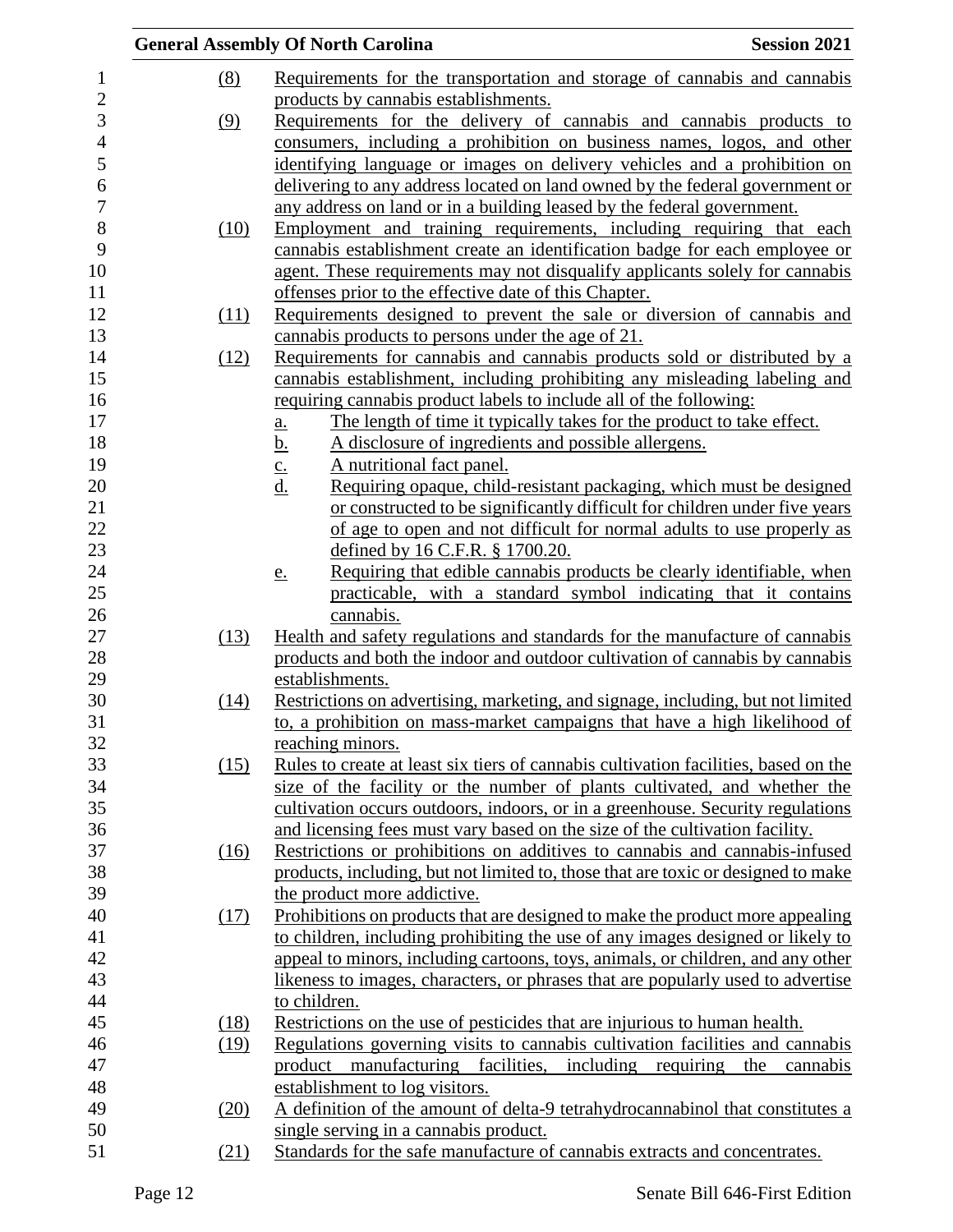|                 | <b>General Assembly Of North Carolina</b>                                                            | <b>Session 2021</b> |
|-----------------|------------------------------------------------------------------------------------------------------|---------------------|
| (22)            | Requirements that educational materials be disseminated to consumers who                             |                     |
|                 | purchase cannabis-infused products.                                                                  |                     |
| (23)            | Requirements for random sample testing to ensure quality control, including                          |                     |
|                 | by ensuring that cannabis and cannabis-infused products are accurately                               |                     |
|                 | labeled for potency. Unless the Department determines that remediation or                            |                     |
|                 |                                                                                                      |                     |
|                 | treatment is sufficient to ensure product safety, the testing analysis shall                         |                     |
|                 | include testing for residual solvents, poisons, or toxins; harmful chemicals;                        |                     |
|                 | dangerous molds or mildew; filth; and harmful microbials such as E. coli or                          |                     |
|                 | salmonella and pesticides.                                                                           |                     |
| (24)            | Standards for the operation of cannabis testing facilities, including                                |                     |
|                 | requirements for equipment and qualifications for personnel.                                         |                     |
| (25)            | Civil penalties for the failure to comply with rules made pursuant to this                           |                     |
|                 | Chapter.                                                                                             |                     |
| (26)            | Procedures for collecting taxes levied on cannabis establishments.                                   |                     |
| (27)            | Requirements for on-site consumption establishments, including for security,                         |                     |
|                 | ventilation, odor control, and consumption by patrons. These rules may                               |                     |
|                 | include a prohibition on smoking indoors.                                                            |                     |
| (b)             | After consulting with researchers knowledgeable about the risks and benefits of                      |                     |
|                 | cannabis and providing an opportunity for public comment, the Department shall develop a             |                     |
|                 | scientifically accurate safety information label, handout, or both, which shall be available to each |                     |
|                 | adult-use cannabis consumer. The label or handout shall include both of the following:               |                     |
| (1)             | Advice about the potential risks of cannabis, including all of the following:                        |                     |
|                 | The risks of driving under the influence of cannabis, and the fact that<br>$\underline{a}$ .         |                     |
|                 | doing so is illegal.                                                                                 |                     |
|                 | Any adverse effects unique to younger adults, including related to the<br><u>b.</u>                  |                     |
|                 | developing mind.                                                                                     |                     |
|                 | Potential adverse events and other risks.<br>$\underline{c}$ .                                       |                     |
|                 | d.<br>Risks of using cannabis during pregnancy or breastfeeding.                                     |                     |
| (2)             | The need to safeguard all cannabis and cannabis products from children and                           |                     |
|                 | pets.                                                                                                |                     |
| (c)             | The Department shall review and update the safety information materials at least once                |                     |
|                 | every two years to ensure they remain accurate. The review period shall include soliciting input     |                     |
|                 | from researchers knowledgeable about the risks and benefits of cannabis and an opportunity for       |                     |
| public comment. |                                                                                                      |                     |
| (d)             | In order to ensure that individual privacy is protected, the Department shall not require            |                     |
|                 | a consumer to provide a retail cannabis store with personal information other than                   |                     |
|                 | government-issued identification to determine the consumer's age, and a retail cannabis store        |                     |
|                 | shall not be required to acquire and record personal information about consumers.                    |                     |
|                 | "Article 5.                                                                                          |                     |
|                 | "Taxes and Use of Revenue.                                                                           |                     |
|                 | "§ 18D-500. Cannabis Regulation Fund.                                                                |                     |
|                 | The Cannabis Regulation Fund is established in the Department. The Fund shall consist of             |                     |
|                 | fees collected under this Chapter and appropriations made by the General Assembly to the Fund.       |                     |
|                 | The Department shall administer the Fund, and funds in the Fund are hereby appropriated for the      |                     |
|                 | purposes set forth in this Article.                                                                  |                     |
|                 | "§ 18D-501. Cannabis excise tax.                                                                     |                     |
| (a)             | There is imposed a cannabis excise tax equal to twenty percent $(20%)$ of the sales                  |                     |
|                 | price of each sale of cannabis and cannabis products to a consumer. Sales to registered medical      |                     |
|                 | cannabis patients pursuant to Article 43 of Chapter 90 of the General Statutes are exempt from       |                     |
|                 |                                                                                                      |                     |
|                 | the tax imposed under this section.                                                                  |                     |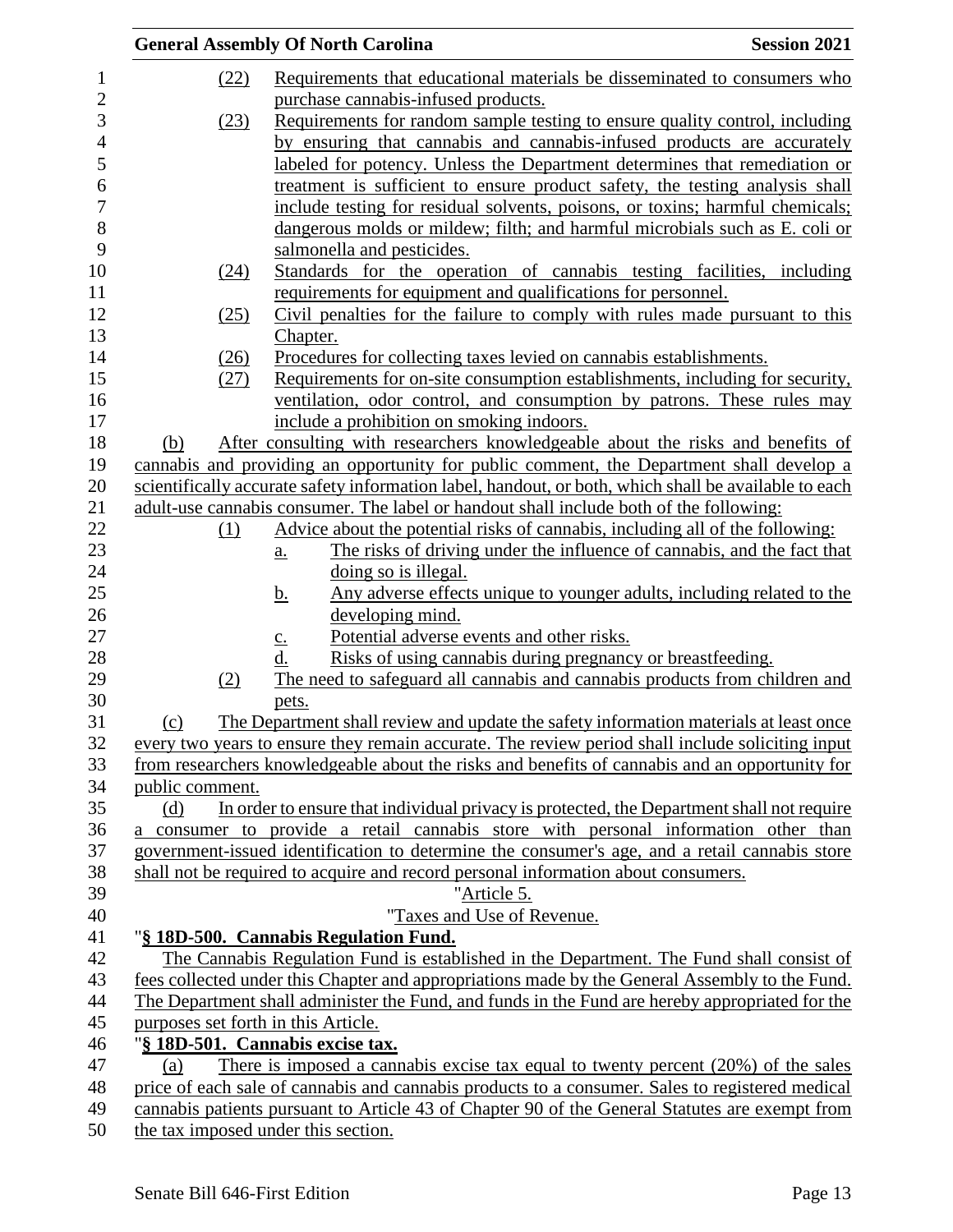|            | <b>General Assembly Of North Carolina</b><br><b>Session 2021</b>                                  |
|------------|---------------------------------------------------------------------------------------------------|
| (b)        | The tax imposed by this section shall be paid by the consumer to the cannabis                     |
|            | establishment. Each cannabis establishment shall collect from the consumer the full amount of     |
|            | the tax payable on each taxable sale.                                                             |
| (c)        | On the fifteenth day of each month, every cannabis establishment that sells cannabis              |
|            | to consumers shall pay the excise taxes due on the cannabis that the cannabis establishment sold  |
|            | in the prior calendar month.                                                                      |
| (d)        | The cannabis excise tax shall be separately itemized from the cannabis excise tax on              |
|            | the receipt provided to the purchaser.                                                            |
|            | "§ 18D-502. Cannabis local option tax.                                                            |
| (a)        | Any municipality may collect a cannabis local option tax of three percent (3%) of the             |
|            | sales price on each sale of cannabis and cannabis products to a consumer in the municipality.     |
|            | Sales to registered medical cannabis patients pursuant to Article 43 of Chapter 90 of the General |
|            | Statutes are exempt from the tax imposed under this section.                                      |
| (b)        | The cannabis local option tax may be adopted by a municipality that has provided (i)              |
|            | notice of the imposition and (ii) the amount to the Department of Revenue at least 90 days prior  |
|            | to the first day of the tax quarter when the cannabis local option tax will be collected.         |
| (c)        | The tax imposed by this section shall be paid by the consumer to the cannabis                     |
|            | establishment. Each cannabis establishment shall collect from the consumer the full amount of     |
|            | the tax payable on each taxable sale.                                                             |
| (d)        | On the fifteenth day of each month, every cannabis establishment that sells cannabis              |
|            | to consumers shall pay the local option taxes due on the cannabis that the cannabis establishment |
|            | sold in the prior calendar month.                                                                 |
| (e)        | The tax imposed by this section is separate from and in addition to the cannabis excise           |
|            | tax authorized under G.S. 18D-501. The tax imposed by this section shall not be part of the sales |
|            | price to which the cannabis excise tax applies. The cannabis local option tax shall be separately |
|            | itemized from the cannabis excise tax on the receipt provided to the purchaser.                   |
|            | "§ 18D-503. Apportionment of revenue.                                                             |
|            | Revenues generated in excess of the amount needed to implement and enforce this Chapter           |
|            | by the cannabis excise tax shall be distributed every three months as follows:                    |
| (1)        | Twenty-five percent (25%) shall be distributed to the Community                                   |
|            | Reinvestment and Repair Fund established by this Chapter.                                         |
| (2)        | Ten percent (10%) shall be distributed to the Social Equity Fund established                      |
|            | by this Chapter.                                                                                  |
| (3)        | Three percent (3%) shall be distributed to the Cannabis Education and                             |
|            | Technical Assistance Fund established by this Chapter.                                            |
| (4)        | Seven percent (7%) shall be distributed to the Department of Health and                           |
|            | Human Services for use in evidence-based, voluntary programs for the                              |
|            | prevention or treatment of substance abuse.                                                       |
|            | Two percent (2%) shall be distributed to the Department of Health and Human                       |
| <u>(5)</u> | Services for a scientifically and medically accurate public education campaign                    |
|            | educating youth and adults about the health and safety risks of alcohol,                          |
|            |                                                                                                   |
|            | tobacco, cannabis, and other substances, including the risks of driving while                     |
|            | impaired.                                                                                         |
| (6)        | Two percent (2%) shall be distributed to the Department of Health and Human                       |
|            | Services to fund diverse scientific, academic, or medical research on cannabis                    |
|            | or endocannabinoids, including research exploring the benefits of cannabis,                       |
|            | provided that all funded research data, results, and papers shall be released                     |
|            | into the public domain and shall be published for free and open access by the                     |
|            | public and by other researchers.                                                                  |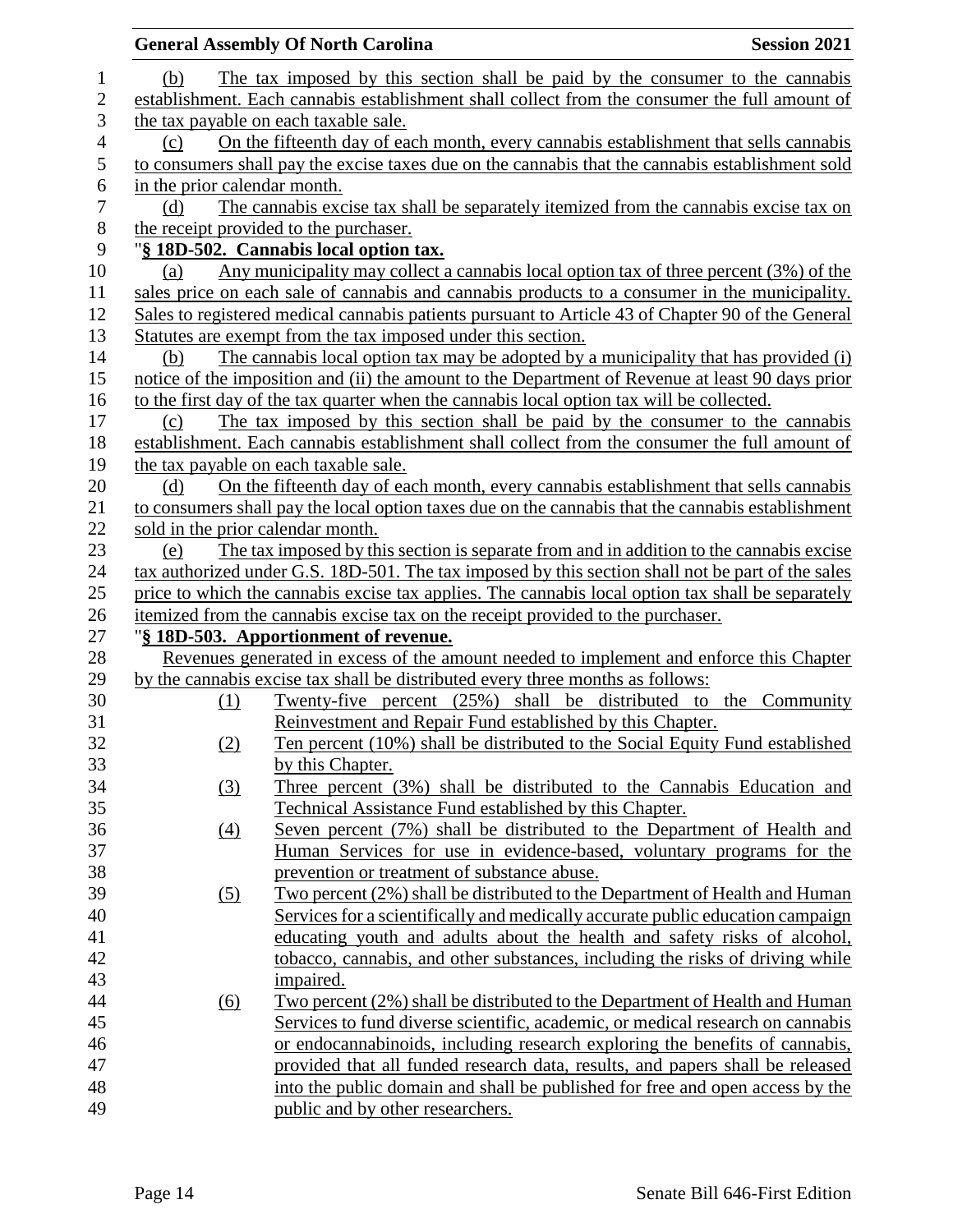|                         | <b>General Assembly Of North Carolina</b>                                                                                                                                                      | <b>Session 2021</b> |
|-------------------------|------------------------------------------------------------------------------------------------------------------------------------------------------------------------------------------------|---------------------|
| (7)                     | Up to one percent (1%) shall be distributed to the Department of Public Safety                                                                                                                 |                     |
|                         | to fund Advanced Roadside Impaired Driving Enforcement and drug                                                                                                                                |                     |
|                         | recognition expert training.                                                                                                                                                                   |                     |
| (8)                     | Any remaining funds shall be deposited in the General Fund."                                                                                                                                   |                     |
|                         | <b>SECTION 1.2.</b> This Part becomes effective January 1, 2022, and applies to offenses                                                                                                       |                     |
|                         | committed on or after that date.                                                                                                                                                               |                     |
|                         |                                                                                                                                                                                                |                     |
|                         | PART II. LEGALIZATION OF MEDICAL CANNABIS                                                                                                                                                      |                     |
|                         | <b>SECTION 2.1.</b> Chapter 90 of the General Statutes is amended by adding a new                                                                                                              |                     |
| Article to read:        |                                                                                                                                                                                                |                     |
|                         | "Article 43.                                                                                                                                                                                   |                     |
|                         | "North Carolina Medical Cannabis Act.                                                                                                                                                          |                     |
| "§ 90-730. Short title. |                                                                                                                                                                                                |                     |
|                         | This Article shall be known and may be cited as the "North Carolina Medical Cannabis Act."                                                                                                     |                     |
|                         | "§ 90-730.1. Protections for the medical use of cannabis.                                                                                                                                      |                     |
| (a)                     | A patient shall not be subject to arrest, prosecution, or penalty in any manner, or                                                                                                            |                     |
|                         | denied any right or privilege, including, but not limited to, civil penalty or disciplinary action by                                                                                          |                     |
|                         | a business or occupational or professional licensing board or bureau, for the possession or                                                                                                    |                     |
|                         | purchase of cannabis for medical use by the patient if the quantity of usable cannabis possessed                                                                                               |                     |
|                         | or purchased does not exceed an adequate supply, as determined by the North Carolina Medical                                                                                                   |                     |
| Care Commission.        |                                                                                                                                                                                                |                     |
| (b)                     | A designated caregiver shall not be subject to arrest, prosecution, or penalty in any                                                                                                          |                     |
|                         | manner, or denied any right or privilege, including imposition of a civil penalty or disciplinary                                                                                              |                     |
|                         | action by a business or occupational or professional licensing board or bureau, for the possession                                                                                             |                     |
|                         | or purchase of cannabis for medical use by the patient if the quantity of cannabis possessed or                                                                                                |                     |
|                         | purchased does not exceed an adequate supply for the patient, as determined by the North                                                                                                       |                     |
|                         | Carolina Medical Care Commission.                                                                                                                                                              |                     |
| (c)                     | Subsection (a) of this section does not apply to a patient under 18 years of age, unless                                                                                                       |                     |
|                         | all of the following criteria are met:                                                                                                                                                         |                     |
| (1)                     | The patient's physician has explained the potential risks and benefits of the                                                                                                                  |                     |
|                         | medical use of cannabis to the patient and to a parent, guardian, or person                                                                                                                    |                     |
|                         | having legal custody of the patient.                                                                                                                                                           |                     |
| (2)                     | A parent, guardian, or person having legal custody of the patient consents in                                                                                                                  |                     |
|                         | writing to (i) allow the patient's medical use of cannabis, (ii) serve as the                                                                                                                  |                     |
|                         | patient's designated caregiver, and (iii) control the dosage and frequency of                                                                                                                  |                     |
|                         | the medical use of cannabis by the patient.                                                                                                                                                    |                     |
| (d)                     | A patient or a designated caregiver shall be granted the full legal protections provided                                                                                                       |                     |
|                         | by this Article as long as the patient or designated caregiver is in possession of a registry                                                                                                  |                     |
|                         | identification card issued by the Department of Health and Human Services. If the patient or                                                                                                   |                     |
|                         | designated caregiver is not in possession of a registry identification card, the individual shall be                                                                                           |                     |
|                         | given an opportunity to produce the registry identification card before the initiation of any arrest,                                                                                          |                     |
|                         | criminal charges, or other penalties.                                                                                                                                                          |                     |
| (e)                     | A patient or a designated caregiver is presumed to be engaged in the medical use of                                                                                                            |                     |
|                         | cannabis if the patient or designated caregiver is in possession of a registry identification card                                                                                             |                     |
|                         | and an amount of cannabis that does not exceed the patient's adequate supply. This presumption                                                                                                 |                     |
|                         |                                                                                                                                                                                                |                     |
|                         | may be rebutted only by evidence that the patient or designated caregiver engaged in conduct<br>related to cannabis for a purpose other than alleviating a medical condition of the patient or |                     |
|                         |                                                                                                                                                                                                |                     |
|                         | symptoms associated with the medical condition.                                                                                                                                                |                     |
| (f)                     | A designated caregiver may receive reimbursement for costs associated with assisting                                                                                                           |                     |
|                         | a patient in the medical use of cannabis. Reimbursement for these costs does not constitute the                                                                                                |                     |
|                         | sale of a controlled substance under Article 5 of Chapter 90 of the General Statutes.                                                                                                          |                     |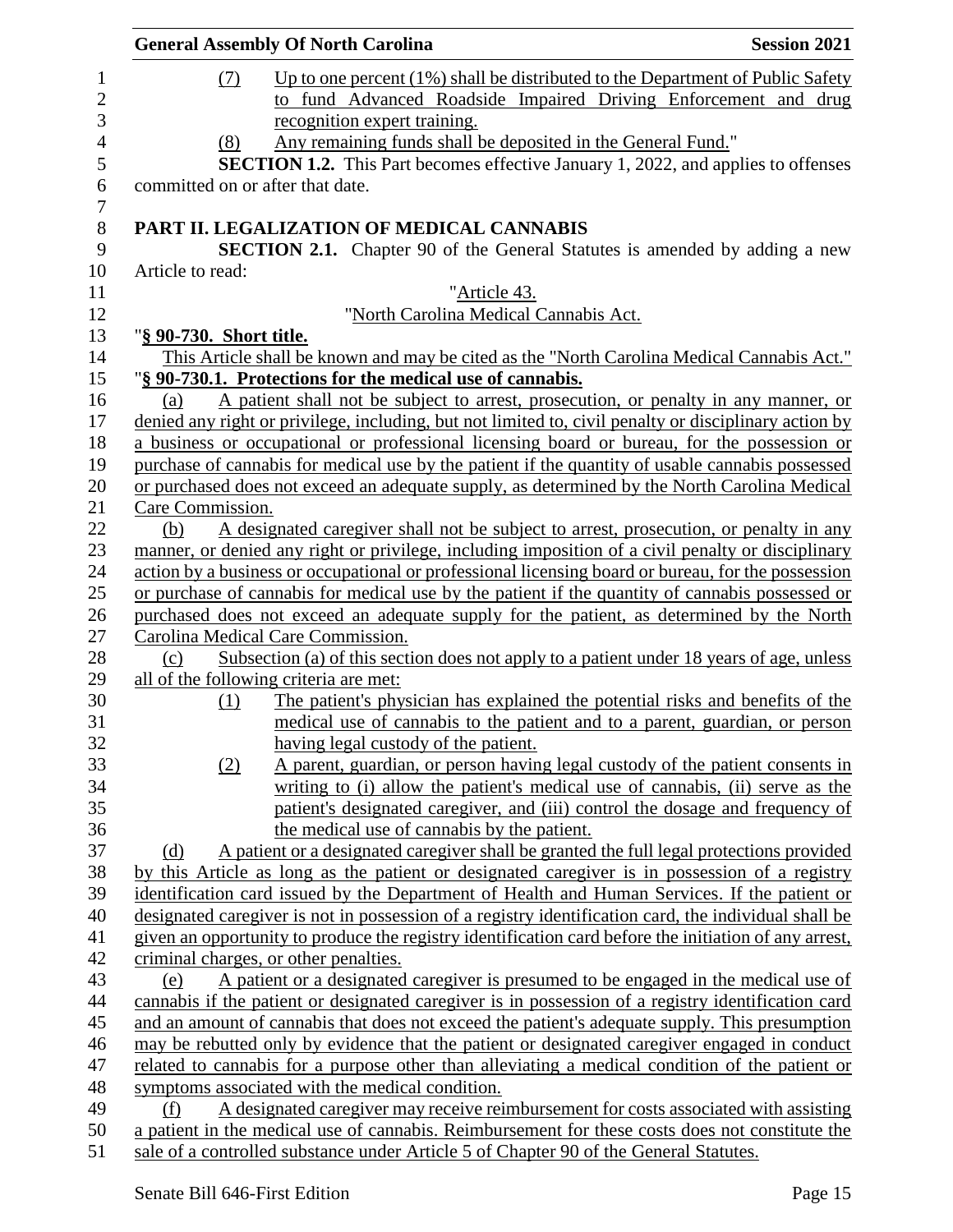|                | <b>General Assembly Of North Carolina</b>                  |                                                                                                      | <b>Session 2021</b> |
|----------------|------------------------------------------------------------|------------------------------------------------------------------------------------------------------|---------------------|
| 1              | (g)                                                        | A school, employer, or landlord shall neither refuse to enroll, employ, or lease to nor              |                     |
| $\overline{c}$ |                                                            | otherwise penalize a patient or a designated caregiver solely because of (i) the individual's status |                     |
| 3              |                                                            | as a patient or a designated caregiver or (ii) the presence of cannabis metabolities resulting from  |                     |
| 4              | medical use of cannabis in the individual's bodily fluids. |                                                                                                      |                     |
| $\mathfrak s$  | (h)                                                        | For the purposes of medical care, including organ transplants, a patient's authorized                |                     |
| 6              |                                                            | use of cannabis in accordance with this Article shall be treated in the same manner as the           |                     |
| 7              |                                                            | authorized use of any other medication used at the direction of a physician and shall not constitute |                     |
| $8\,$          | the use of an illegal substance.                           |                                                                                                      |                     |
| 9              | (i)                                                        | A physician shall not be subject to arrest, prosecution, or penalty in any manner, or                |                     |
| 10             |                                                            | denied any right or privilege, or subject to increased monitoring or disciplinary action by the      |                     |
| 11             |                                                            | North Carolina Medical Board or any other business or occupational or professional licensing         |                     |
| 12             | <u>board or bureau for either of the following:</u>        |                                                                                                      |                     |
| 13             | (1)                                                        | Advising a patient about the risks and benefits of the medical use of cannabis                       |                     |
| 14             |                                                            | or that the patient may benefit from the medical use of cannabis if, in the                          |                     |
| 15             |                                                            | physician's medical judgment, the potential benefits of the medical use of                           |                     |
| 16             |                                                            | cannabis would likely outweigh the health risks for that particular patient.                         |                     |
| 17             | (2)                                                        | Providing a patient with valid documentation, based upon the physician's                             |                     |
| 18             |                                                            | assessment of the patient's medical history and current medical condition, that                      |                     |
| 19             |                                                            | the potential benefits of the medical use of cannabis would likely outweigh                          |                     |
| 20             |                                                            | the health risks for that particular patient.                                                        |                     |
| 21             | (i)                                                        | A physician shall not be subject to arrest, prosecution, or penalty in any manner, or                |                     |
| 22             |                                                            | denied any right or privilege, or subject to disciplinary action by a business or occupational or    |                     |
| 23             |                                                            | professional licensing board or bureau for discussing with a patient the benefits or health risks of |                     |
| 24             |                                                            | the medical use of cannabis or the interaction of cannabis with other substances.                    |                     |
| 25             | (k)                                                        | State and local law enforcement officers shall not harm, neglect, injure, or destroy an              |                     |
| 26             |                                                            | individual's interest in or right to property that is possessed, owned, or used in connection with   |                     |
| 27             |                                                            | the medical use of cannabis, or acts incidental to the medical use of cannabis, while the property   |                     |
| 28             |                                                            | is in the possession of State or local law enforcement officials as a result of a seizure of the     |                     |
| 29             |                                                            | property in connection with the claimed medical use of cannabis. A person does not forfeit any       |                     |
| 30             |                                                            | right or interest in property seized in connection with the medical use of cannabis under any        |                     |
| 31             |                                                            | provision of State law providing for the forfeiture of property, unless the forfeiture is part of a  |                     |
| 32             |                                                            | sentence imposed upon the person as a result of a conviction of a criminal violation of this Article |                     |
| 33             |                                                            | or entry of a plea of guilty to such violation. Cannabis, paraphernalia, or other property seized    |                     |
| 34             |                                                            | from a patient or designated caregiver in connection with the claimed medical use of cannabis        |                     |
| 35             |                                                            | shall be returned immediately upon the determination by a court, prosecutor, or law enforcement      |                     |
| 36             |                                                            | officer that the patient or designated caregiver is entitled to the protections of this Article. In  |                     |
| 37             |                                                            | making this determination, the court, a prosecutor, or a law enforcement officer shall consider as   |                     |
| 38             |                                                            | evidence the failure of law enforcement officers to actively investigate the case, a decision not    |                     |
| 39             | to prosecute, the dismissal of charges, or acquittal.      |                                                                                                      |                     |
| 40             | (l)                                                        | A person shall not be denied custody of, or visitation or parenting time with, a minor               |                     |
| 41             | for conduct allowed under this Article.                    |                                                                                                      |                     |
| 42             | (m)                                                        | There is no presumption of neglect or child endangerment for conduct allowed under                   |                     |
| 43             | this Article.                                              |                                                                                                      |                     |
| 44             | (n)                                                        | No person shall be subject to arrest or prosecution for constructive possession,                     |                     |
| 45             |                                                            | conspiracy, aiding and abetting, being an accessory, or any other offense, for simply being in the   |                     |
| 46             |                                                            | presence or vicinity of the medical use of cannabis as permitted under this Article or for assisting |                     |
| 47             | a patient with using or administering cannabis.            |                                                                                                      |                     |
| 48             | $\left( 0 \right)$                                         | Possession of or application for a registry identification card shall not alone constitute           |                     |
| 49             |                                                            | probable cause to search the person or the property of the person possessing or applying for a       |                     |
| 50             |                                                            | registry identification card or otherwise subject the person or the person's property to inspection  |                     |
| 51             | by any government agency.                                  |                                                                                                      |                     |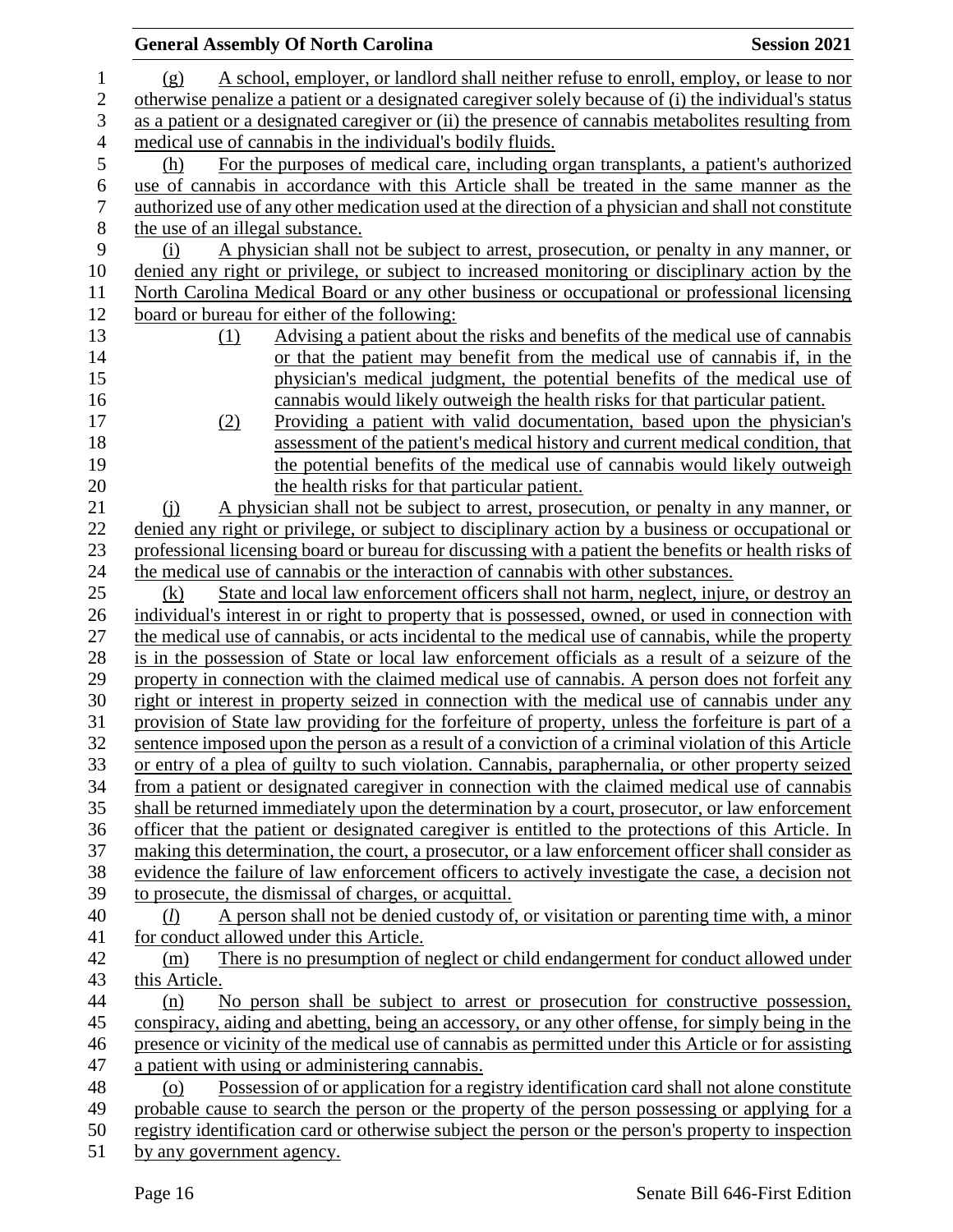## **General Assembly Of North Carolina Session 2021**  (p) If an individual being investigated by a law enforcement officer employed by a State-funded or locally funded law enforcement agency credibly asserts during the course of the investigation that the individual is a patient or designated caregiver, neither the law enforcement officer nor the law enforcement agency shall provide any information, except as required by federal law or the United States Constitution, from any cannabis-related investigation of the individual to any law enforcement authority that does not recognize the protections of this Article. Any prosecution of the individual for a violation of this Article shall be conducted pursuant to the laws of this State. (q) Nothing in this Article shall be construed to extend the protections of this Article to 10 any person, including a patient or designated caregiver, to allow that person to acquire, possess, manufacture, produce, use, sell, distribute, dispense, or transport cannabis in a manner that is not consistent with this Article. "**§ 90-730.2. Registry identification cards for patients and designated caregivers.** (a) As used in this Article, "Department" means the North Carolina Department of Health and Human Services. (b) The Department shall issue a registry identification card to any patient or designated caregiver who meets the requirements of this section. (c) The Department shall not issue or renew a registry identification card to a patient under 18 years of age unless each of the following criteria is met: (1) The patient's physician has explained the potential risks and benefits of the medical use of cannabis to the patient and to a parent, guardian, or person having legal custody of the patient. (2) A parent, guardian, or person having legal custody of the patient consents in writing to (i) allow the patient's medical use of cannabis, (ii) serve as one of the patient's designated caregivers, and (iii) control the acquisition of the cannabis, the dosage, and the frequency of the medical use of cannabis by the patient. (d) The Department shall verify the information contained in a registry identification card application or renewal application submitted pursuant to this section and shall approve or deny an application or renewal application within 45 days after receipt. The Department may deny a registry identification card application or renewal application only if the applicant fails to provide the information required pursuant to this section or if the Department determines that the application or renewal application contains false information. If the Department fails to approve or deny a registration application or renewal application submitted pursuant to this section within 45 days after receipt, the application or renewal application shall be deemed approved, and a copy of the application or renewal application together with proof of receipt by the Department at least 45 days prior to the date this information is presented in lieu of a registry identification card shall be deemed a valid registry identification card. (e) The Department may issue a registry identification card to a maximum of two designated caregivers named in a patient's approved application. (f) The Department shall issue a registry identification card to an applicant within five days after approving an application or renewal. The application or renewal expires two years after the date of issuance. (g) Each registry identification card shall contain at least all of the following information: (1) The date of issuance. (2) The date of expiration. (3) A random registry identification number. (4) A photograph of the registry identification cardholder. (h) Persons issued registry identification cards shall be subject to the following: (1) A patient who has been issued a registry identification card shall notify the Department of any change in the patient's name, address, or designated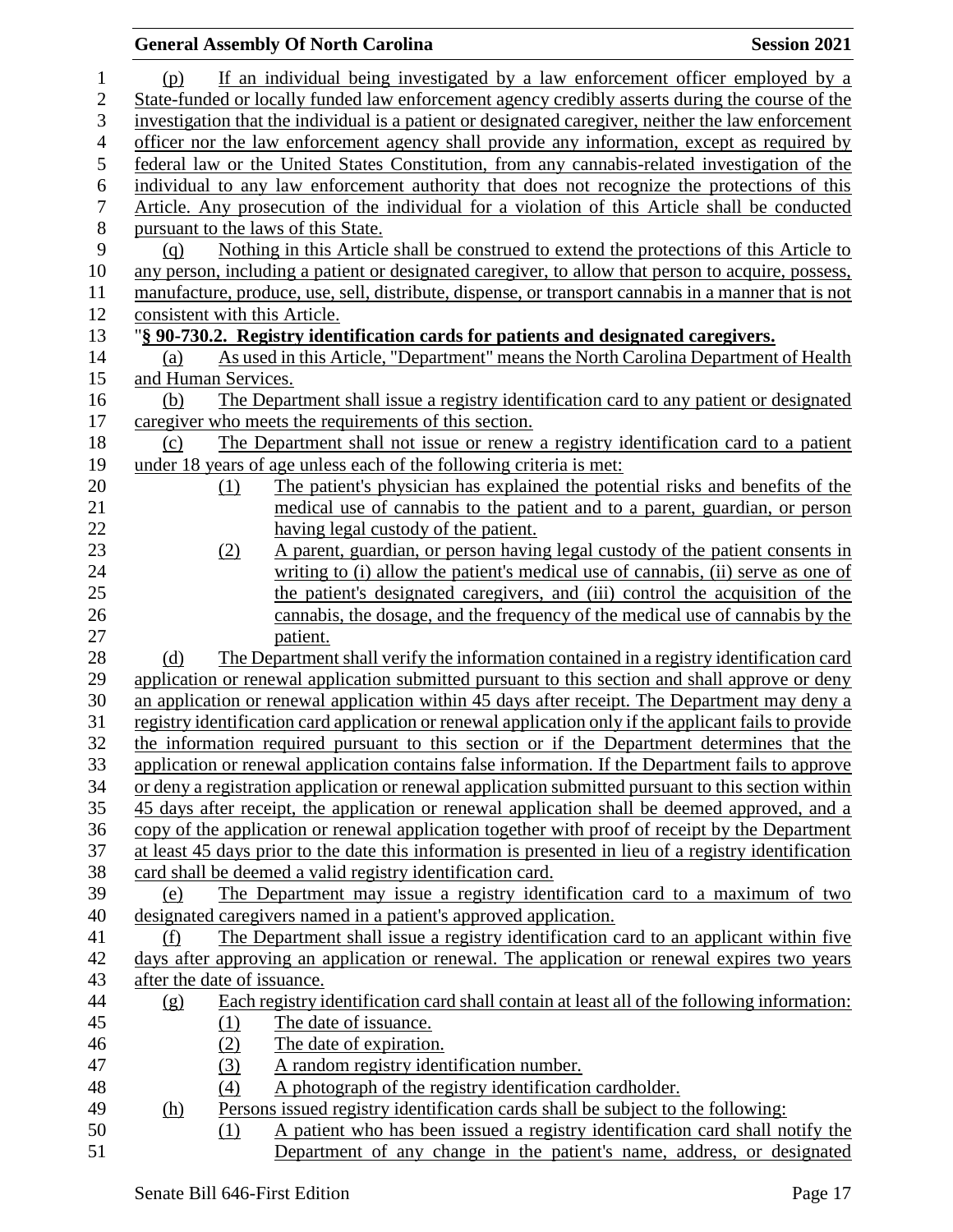|                        | <b>General Assembly Of North Carolina</b>                                                            | <b>Session 2021</b> |
|------------------------|------------------------------------------------------------------------------------------------------|---------------------|
|                        | caregiver and submit a ten dollar $(\$10.00)$ fee to the Department within 15                        |                     |
|                        | days after the change occurs. A patient who fails to notify the Department of                        |                     |
|                        | any of these changes within the specified time frame commits an infraction                           |                     |
|                        | and is subject to a fine not to exceed more than one hundred fifty dollars                           |                     |
|                        | (\$150.00).                                                                                          |                     |
|                        | A designated caregiver shall notify the Department of any change in name or                          |                     |
| (2)                    | address and submit a ten dollar (\$10.00) fee to the Department within 15 days                       |                     |
|                        |                                                                                                      |                     |
|                        | after the change occurs. A designated caregiver who fails to notify the                              |                     |
|                        | Department of any of these changes within the specified time frame commits                           |                     |
|                        | an infraction and is subject to a fine not to exceed one hundred fifty dollars                       |                     |
|                        | $($150.00)$ .                                                                                        |                     |
| (3)                    | When a patient or designated caregiver notifies the Department of any change,                        |                     |
|                        | as required by this subsection, the Department shall issue the patient and each                      |                     |
|                        | designated caregiver a new registry identification card within 10 days after                         |                     |
|                        | receiving the updated information and the ten dollar (\$10.00) fee.                                  |                     |
| (4)                    | When a patient who possesses a registry identification card notifies the                             |                     |
|                        | Department of a change in designated caregiver, the Department shall notify                          |                     |
|                        | the designated caregiver of record of the change within 15 days after receiving                      |                     |
|                        | notification of the change. The protections afforded under this Article to the                       |                     |
|                        | designated caregiver of record shall expire 30 days after the designated                             |                     |
|                        | caregiver of record is notified by the Department of the change in designated                        |                     |
|                        | caregiver.                                                                                           |                     |
| (5)                    | If a patient or a designated caregiver loses a registry identification card, the                     |                     |
|                        | cardholder shall notify the Department within 15 days after losing the card.                         |                     |
|                        | The notification shall include a ten dollar (\$10.00) replacement fee for a new                      |                     |
|                        | card. Within five days after receiving notification of a lost registry                               |                     |
|                        | identification card, the Department shall issue the cardholder a new registry                        |                     |
|                        | identification card with a new random identification number.                                         |                     |
| (i)                    | If the Department determines that a patient or designated caregiver has willfully                    |                     |
|                        | violated any provision of this Article, the Department may suspend or revoke the patient's or        |                     |
|                        | designated caregiver's registry identification card.                                                 |                     |
| (i)                    | Applications and supporting information submitted by patients, including information                 |                     |
|                        | regarding their designated caregivers and physicians, are confidential and protected under the       |                     |
|                        | federal Health Insurance Portability and Accountability Act of 1996.                                 |                     |
| (k)                    | The Department shall maintain a confidential list of the persons to whom the                         |                     |
|                        | Department has issued registry identification cards. Individual names and other identifying          |                     |
|                        | information on the list are confidential, exempt from the provisions of Chapter 132 of the General   |                     |
|                        | Statutes, and are not subject to disclosure, except to authorized employees of the Department as     |                     |
|                        | necessary to perform official duties of the Department.                                              |                     |
| (l)                    | The Department shall verify to law enforcement personnel whether a registry                          |                     |
|                        | identification card is valid solely by confirming the validity of the random registry identification |                     |
|                        | number and the name of the person to whom the Department has assigned the random registry            |                     |
| identification number. |                                                                                                      |                     |
| (m)                    | Any person, including an employee or official of the Department or another State                     |                     |
|                        | agency or local government, who breaches the confidentiality of information obtained pursuant        |                     |
|                        | to this section is guilty of a Class 1 misdemeanor; however, any fine imposed for a violation        |                     |
|                        | under this subsection shall not exceed one thousand dollars (\$1,000).                               |                     |
| (n)                    | Nothing in this section shall be construed to prevent Department employees from                      |                     |
|                        | notifying law enforcement officers about falsified or fraudulent information submitted to the        |                     |
|                        | Department by any individual in support of an application for a registry identification card.        |                     |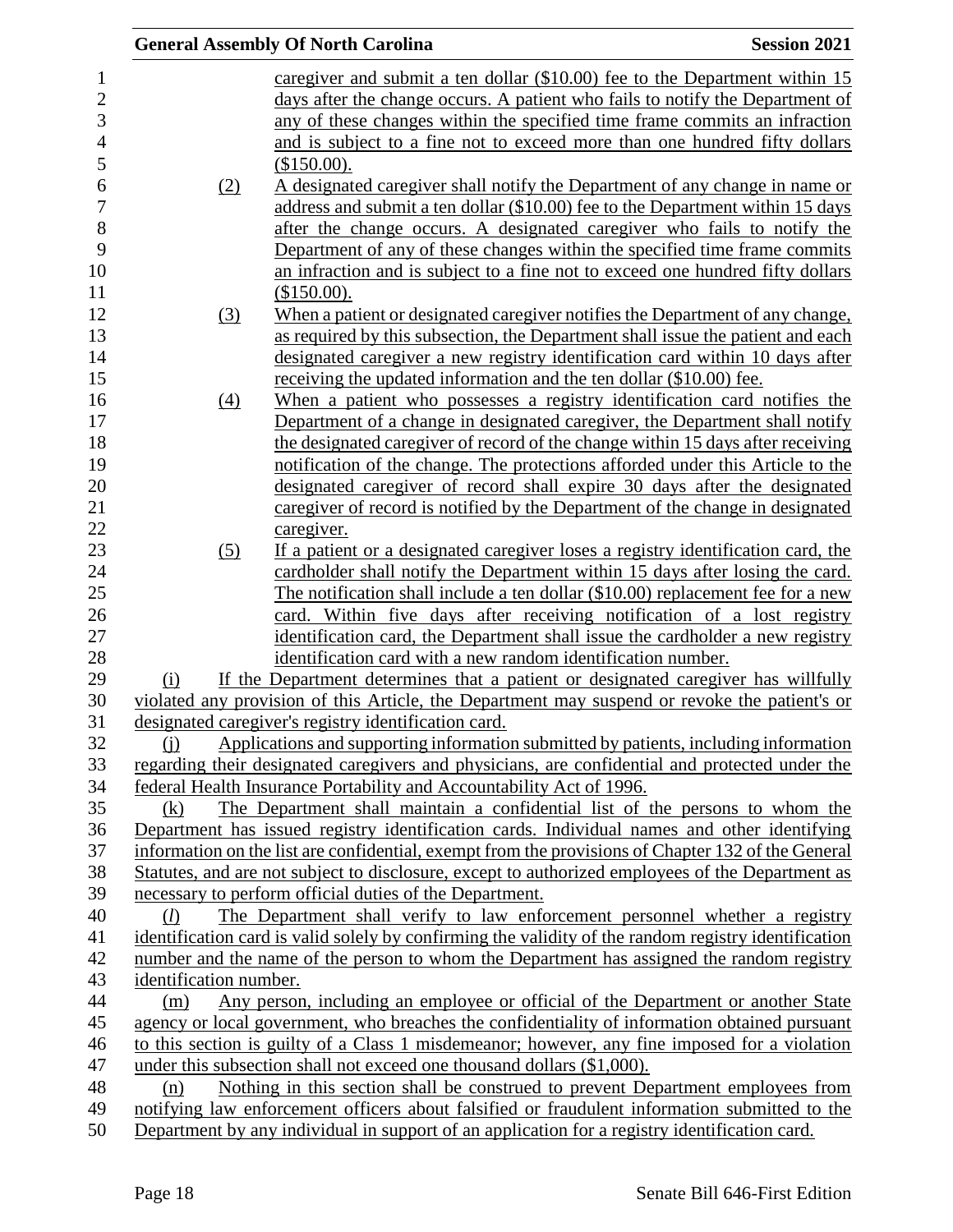|                  | <b>General Assembly Of North Carolina</b>                                                                                                                         | <b>Session 2021</b> |
|------------------|-------------------------------------------------------------------------------------------------------------------------------------------------------------------|---------------------|
| 1                | Article 4 of Chapter 150B of the General Statutes governs judicial review of an<br>$\left( 0 \right)$                                                             |                     |
| $\boldsymbol{2}$ | administrative decision made under this section.                                                                                                                  |                     |
| 3                | Not later than 120 days after the effective date of this act, the North Carolina Medical<br>(p)                                                                   |                     |
| $\overline{4}$   | Care Commission shall adopt rules to implement the provisions of this section, including defining                                                                 |                     |
| 5                | what constitutes a qualifying medical condition and an adequate supply of medical cannabis. The                                                                   |                     |
| 6                | rules shall establish requirements for the issuance of registry identification cards to patients and                                                              |                     |
| $\tau$           | designated caregivers, which shall include at least all of the following:                                                                                         |                     |
| 8                | Written certification of a statement in a patient's medical records or a<br>(1)                                                                                   |                     |
| 9                | statement signed by a physician with whom the patient has a bona fide                                                                                             |                     |
| 10               | physician patient relationship indicating that, in the physician's professional                                                                                   |                     |
| 11               | opinion, the patient is likely to receive therapeutic or palliative benefit from                                                                                  |                     |
| 12               | the medical use of cannabis to treat or alleviate the patient's qualifying medical                                                                                |                     |
| 13               | condition or symptoms associated with the qualifying medical condition and                                                                                        |                     |
| 14               | the potential health benefits of the medical use of cannabis would likely                                                                                         |                     |
| 15               | outweigh the health risks for the patient.                                                                                                                        |                     |
| 16               | An application or renewal fee.<br>(2)                                                                                                                             |                     |
| 17               | (3)<br>The name, address, and date of birth of the patient, except that if a patient is                                                                           |                     |
| 18               | homeless, no address is required.                                                                                                                                 |                     |
| 19               | The name, address, and telephone number of the patient's physician.<br>(4)                                                                                        |                     |
| 20               | (5)<br>The name, address, and date of birth of each of the patient's designated                                                                                   |                     |
| 21               | caregivers, if any.                                                                                                                                               |                     |
| 22               | "§ 90-730.3. Definitions.                                                                                                                                         |                     |
| 23               | For purposes of this Article, the term "patient" means a person who has been issued a written                                                                     |                     |
| 24               | certification described in G.S. 90-730.2, and the term "physician" means a person who is licensed                                                                 |                     |
| 25               | to prescribe drugs under the laws of this State."                                                                                                                 |                     |
| 26               | <b>SECTION 2.2.</b> This Part becomes effective January 1, 2022, and applies to acts                                                                              |                     |
| 27               | committed on or after that date.                                                                                                                                  |                     |
| 28               |                                                                                                                                                                   |                     |
| 29               | PART III. AUTOMATIC EXPUNCTION OF MARIJUANA OFFENSES                                                                                                              |                     |
| 30               | <b>SECTION 3.1.</b> Article 5 of Chapter 15A of the General Statutes is amended by                                                                                |                     |
| 31               | adding a new section to read:                                                                                                                                     |                     |
| 32<br>33         | "§ 15A-145.8B. Automatic expunction of certain marijuana offenses.<br>If a person was charged with an offense involving marijuana or hashish that is legal<br>(a) |                     |
| 34               | under Chapter 18D of the General Statutes, and such person was convicted, such conviction shall                                                                   |                     |
| 35               | be ordered to be automatically expunged no later than July 1, 2024, in the manner set forth in                                                                    |                     |
| 36               | this section.                                                                                                                                                     |                     |
| 37               | The Administrative Office of the Courts shall determine which offenses meet the<br>(b)                                                                            |                     |
| 38               | criteria for expunction set forth in subsection (a) of this section. Upon completing the                                                                          |                     |
| 39               | determination required under this subsection, the Administrative Office of the Courts shall                                                                       |                     |
| 40               | provide an electronic list of the offenses to the clerk of each superior court. Upon receipt of the                                                               |                     |
| 41               | electronic list required under this subsection, the clerk of each superior court shall prepare an                                                                 |                     |
| 42               | order of expungement for each case that meets the criteria set forth in subsection (a) of this section                                                            |                     |
| 43               | and was finalized in his or her court. Upon completion of the order of expungement, the court                                                                     |                     |
| 44               | shall order the expunction. Upon order of expungement, the clerk shall forward the petition to                                                                    |                     |
| 45               | the Administrative Office of the Courts.                                                                                                                          |                     |
| 46               | No person as to whom such an order has been entered under this section shall be held<br>(c)                                                                       |                     |
| 47               | thereafter under any provision of any law to be guilty of perjury, or to be guilty of otherwise                                                                   |                     |
| 48               | giving a false statement or response to any inquiry made for any purpose, by reason of the                                                                        |                     |
| 49               | person's failure to recite or acknowledge any expunged entries concerning apprehension, charge,                                                                   |                     |
| 50               | or trial.                                                                                                                                                         |                     |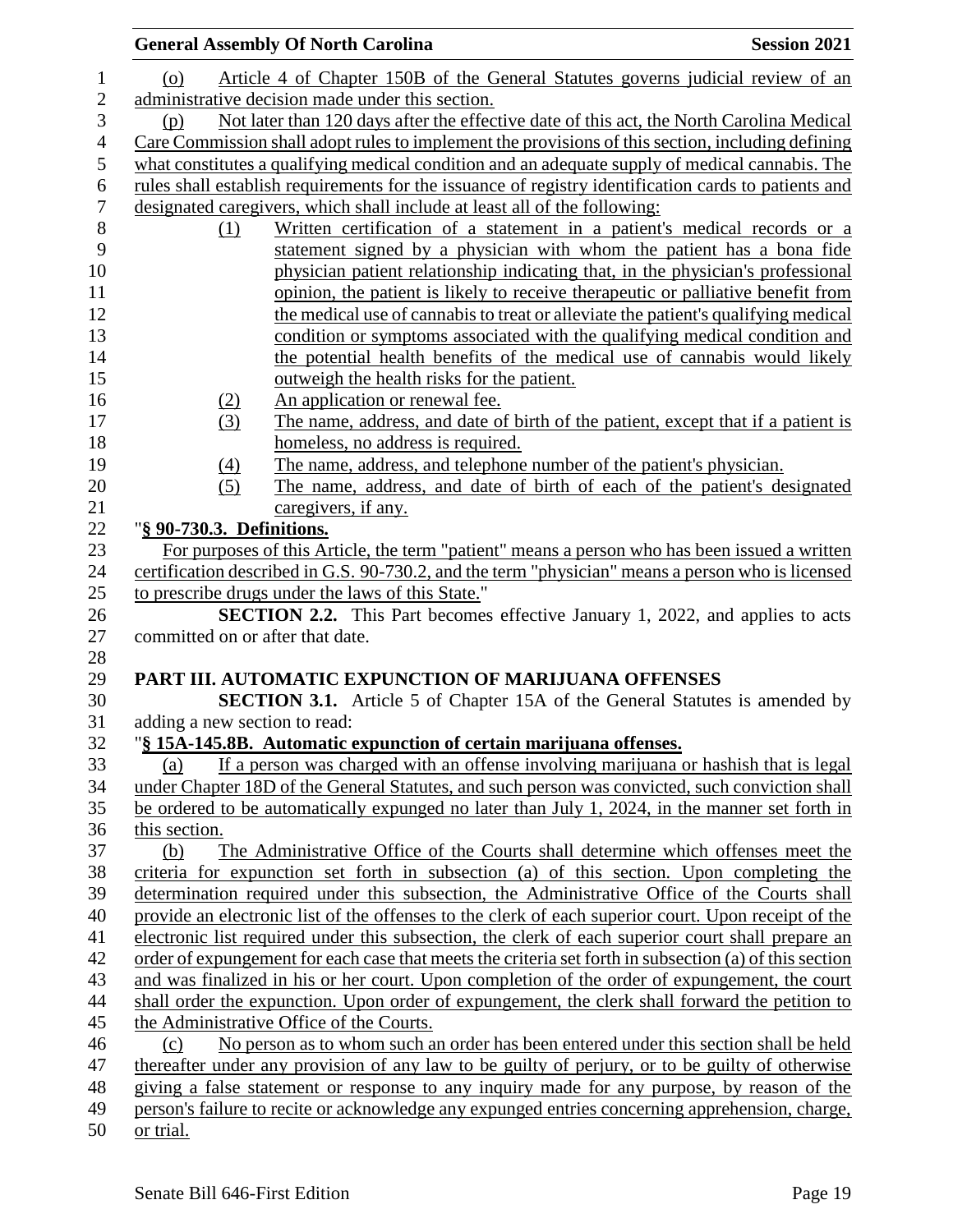|                  |           |                 | <b>General Assembly Of North Carolina</b>                                                                                     | <b>Session 2021</b> |
|------------------|-----------|-----------------|-------------------------------------------------------------------------------------------------------------------------------|---------------------|
| 1                | (d)       |                 | The court shall also order that the conviction ordered expunged under this section be                                         |                     |
| $\boldsymbol{2}$ |           |                 | expunged from the records of the court and direct all law enforcement agencies bearing record                                 |                     |
| $\mathfrak{Z}$   |           |                 | of the same to expunge their records of the conviction. The clerk shall notify State and local                                |                     |
| $\overline{4}$   |           |                 | agencies of the court's order as provided in G.S. 15A-150.                                                                    |                     |
| 5                | (e)       |                 | Any other applicable State or local government agency shall expunge from its records                                          |                     |
| 6                |           |                 | entries made as a result of the conviction ordered expunged under this section. The agency shall                              |                     |
| $\tau$           |           |                 | also reverse any administrative actions taken against a person whose record is expunged under                                 |                     |
| $8\,$            |           |                 | this section as a result of the charges or convictions expunged. This subsection shall not apply to                           |                     |
| 9                |           |                 | the Department of Justice for DNA records and samples stored in the State DNA Database and                                    |                     |
| 10               |           |                 | the State DNA Databank."                                                                                                      |                     |
| 11               |           |                 | <b>SECTION 3.2.</b> The Administrative Office of the Courts shall provide the list                                            |                     |
| 12               |           |                 | required under G.S. 15A-145.8B(b), as enacted by this Part, by October 1, 2023.                                               |                     |
| 13               |           |                 | <b>SECTION 3.3.</b> This Part becomes effective January 1, 2022.                                                              |                     |
| 14               |           |                 |                                                                                                                               |                     |
| 15               |           |                 | PART IV. CONFORMING CHANGES                                                                                                   |                     |
| 16               |           |                 | <b>SECTION 4.1.</b> G.S. 90-87(16) is repealed.                                                                               |                     |
| 17               |           |                 | <b>SECTION 4.2.</b> G.S. 90-94 is repealed.                                                                                   |                     |
| 18               |           |                 | <b>SECTION 4.3.</b> G.S. 90-95 reads as rewritten:                                                                            |                     |
| 19               |           |                 | "§ 90-95. Violations; penalties.                                                                                              |                     |
| 20               |           |                 |                                                                                                                               |                     |
| 21               | (b)       |                 | Except as provided in subsections (h) and (i) of this section, any person who violates                                        |                     |
| 22               |           |                 | G.S. $90-95(a)(1)$ with respect to:                                                                                           |                     |
| 23               |           |                 |                                                                                                                               |                     |
| 24               |           | (2)             | A controlled substance classified in Schedule III, IV, $V$ , or $V$ or V shall be                                             |                     |
| 25               |           |                 | punished as a Class I felon, except that the sale of a controlled substance                                                   |                     |
| 26               |           |                 | classified in Schedule III, IV, V, or VI or V shall be punished as a Class H                                                  |                     |
| 27               |           |                 | felon. The transfer of less than 5 grams of marijuana for no remuneration shall                                               |                     |
| 28               |           |                 | not constitute a delivery in violation of G.S. 90-95(a)(1).                                                                   |                     |
| 29<br>30         | $\ddotsc$ |                 |                                                                                                                               |                     |
| 31               | (d)       |                 | Except as provided in subsections (h) and (i) of this section, any person who violates<br>G.S. $90-95(a)(3)$ with respect to: |                     |
| 32               |           |                 |                                                                                                                               |                     |
| 33               |           | $\cdots$<br>(4) | A controlled substance classified in Schedule VI shall be guilty of a Class 3                                                 |                     |
| 34               |           |                 | misdemeanor, but any sentence of imprisonment imposed must be suspended                                                       |                     |
| 35               |           |                 | and the judge may not require at the time of sentencing that the defendant                                                    |                     |
| 36               |           |                 | serve a period of imprisonment as a special condition of probation. If the                                                    |                     |
| 37               |           |                 | quantity of the controlled substance exceeds one half of an ounce                                                             |                     |
| 38               |           |                 | (avoirdupois) of marijuana or one twentieth of an ounce (avoirdupois) of the                                                  |                     |
| 39               |           |                 | extracted resin of marijuana, commonly known as hashish, the violation shall                                                  |                     |
| 40               |           |                 | be punishable as a Class 1 misdemeanor. If the quantity of the controlled                                                     |                     |
| 41               |           |                 | substance exceeds one and one-half ounces (avoirdupois) of marijuana, or                                                      |                     |
| 42               |           |                 | three twentieths of an ounce (avoirdupois) of the extracted resin of marijuana,                                               |                     |
| 43               |           |                 | commonly known as hashish, or if the controlled substance consists of any                                                     |                     |
| 44               |           |                 | quantity of synthetic tetrahydrocannabinols or tetrahydrocannabinols isolated                                                 |                     |
| 45               |           |                 | from the resin of marijuana, the violation shall be punishable as a Class I                                                   |                     |
| 46               |           |                 | felony.                                                                                                                       |                     |
| 47               |           |                 |                                                                                                                               |                     |
| 48               | (e)       |                 | The prescribed punishment and degree of any offense under this Article shall be                                               |                     |
| 49               |           |                 | subject to the following conditions, but the punishment for an offense may be increased only by                               |                     |
| 50               |           |                 | the maximum authorized under any one of the applicable conditions:                                                            |                     |

…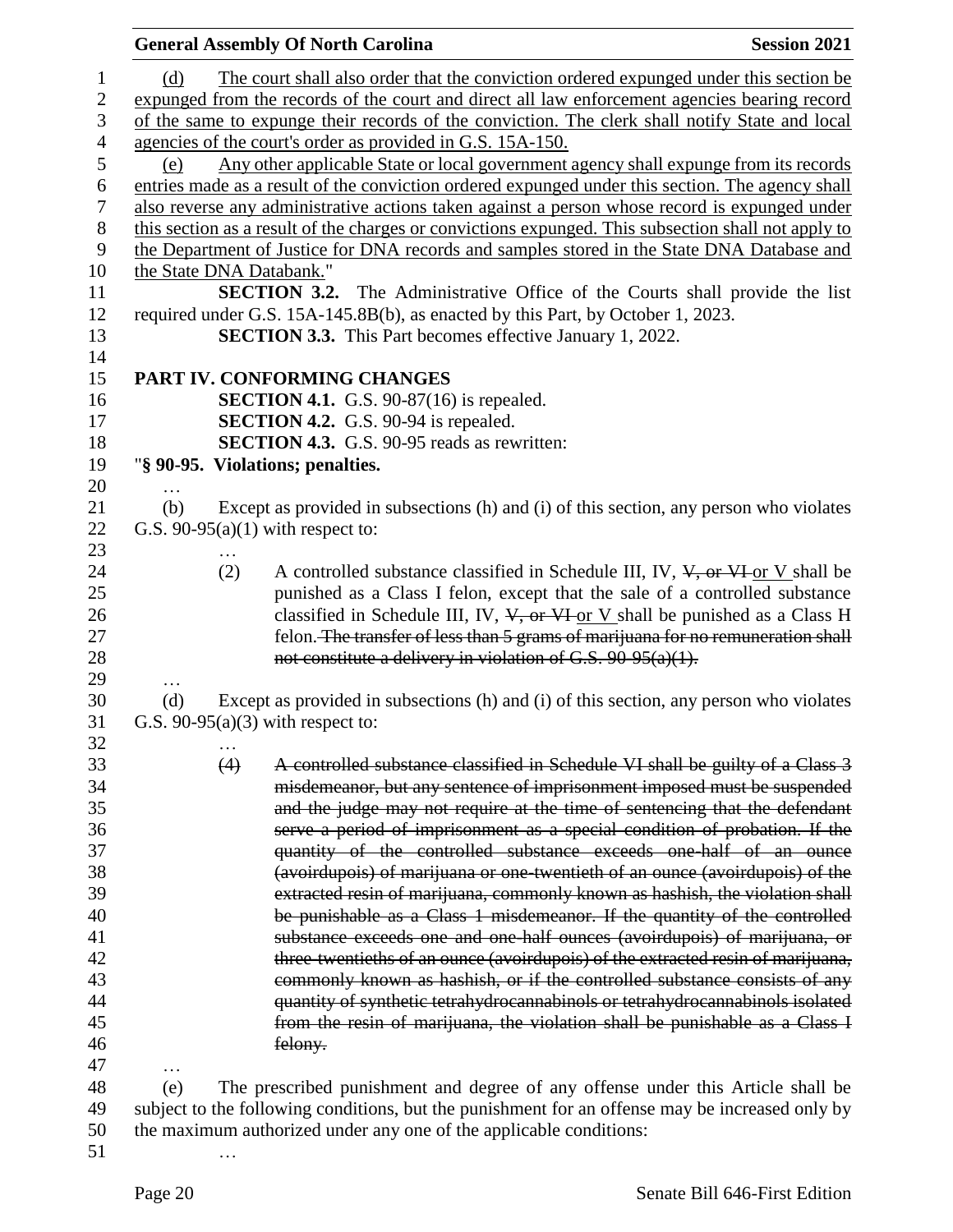|     |                   |                | <b>General Assembly Of North Carolina</b>                                                                                                                                                                                                                                                                                                                                                                                                                                                                                                                                                                                                                                                                                        | <b>Session 2021</b> |
|-----|-------------------|----------------|----------------------------------------------------------------------------------------------------------------------------------------------------------------------------------------------------------------------------------------------------------------------------------------------------------------------------------------------------------------------------------------------------------------------------------------------------------------------------------------------------------------------------------------------------------------------------------------------------------------------------------------------------------------------------------------------------------------------------------|---------------------|
|     | (8)               |                | Any person 21 years of age or older who commits an offense under<br>G.S. $90-95(a)(1)$ on property used for a child care center, or for an elementary<br>or secondary school or within 1,000 feet of the boundary of real property used<br>for a child care center, or for an elementary or secondary school shall be<br>punished as a Class E felon. For purposes of this subdivision, the transfer of<br>less than five grams of marijuana for no remuneration shall not constitute a<br>delivery in violation of G.S. $90\,95(a)(1)$ . For purposes of this subdivision, a<br>child care center is as defined in G.S. $110-86(3)a$ , and that is licensed by the<br>Secretary of the Department of Health and Human Services. |                     |
|     | (10)              |                | Any person 21 years of age or older who commits an offense under<br>G.S. $90-95(a)(1)$ on property that is a public park or within 1,000 feet of the<br>boundary of real property that is a public park shall be punished as a Class E<br>felon. For purposes of this subdivision, the transfer of less than five grams of<br>marijuana for no remuneration shall not constitute a delivery in violation of<br>$G.S. 90-95(a)(1)$ .                                                                                                                                                                                                                                                                                              |                     |
| (h) |                   |                | Notwithstanding any other provision of law, the following provisions apply except as                                                                                                                                                                                                                                                                                                                                                                                                                                                                                                                                                                                                                                             |                     |
|     |                   |                | otherwise provided in this Article:                                                                                                                                                                                                                                                                                                                                                                                                                                                                                                                                                                                                                                                                                              |                     |
|     | $\leftrightarrow$ |                | Any person who sells, manufactures, delivers, transports, or possesses in                                                                                                                                                                                                                                                                                                                                                                                                                                                                                                                                                                                                                                                        |                     |
|     |                   |                | excess of 10 pounds (avoirdupois) of marijuana shall be guilty of a felony                                                                                                                                                                                                                                                                                                                                                                                                                                                                                                                                                                                                                                                       |                     |
|     |                   |                | which felony shall be known as "trafficking in marijuana" and if the quantity                                                                                                                                                                                                                                                                                                                                                                                                                                                                                                                                                                                                                                                    |                     |
|     |                   |                | of such substance involved:                                                                                                                                                                                                                                                                                                                                                                                                                                                                                                                                                                                                                                                                                                      |                     |
|     |                   | $\theta$ .     | Is in excess of 10 pounds, but less than 50 pounds, such person shall                                                                                                                                                                                                                                                                                                                                                                                                                                                                                                                                                                                                                                                            |                     |
|     |                   |                | be punished as a Class H felon and shall be sentenced to a minimum                                                                                                                                                                                                                                                                                                                                                                                                                                                                                                                                                                                                                                                               |                     |
|     |                   |                | term of 25 months and a maximum term of 39 months in the State's                                                                                                                                                                                                                                                                                                                                                                                                                                                                                                                                                                                                                                                                 |                     |
|     |                   |                | prison and shall be fined not less than five thousand dollars (\$5,000);                                                                                                                                                                                                                                                                                                                                                                                                                                                                                                                                                                                                                                                         |                     |
|     |                   | $\mathbf{b}$ . | Is 50 pounds or more, but less than 2,000 pounds, such person shall be                                                                                                                                                                                                                                                                                                                                                                                                                                                                                                                                                                                                                                                           |                     |
|     |                   |                | punished as a Class G felon and shall be sentenced to a minimum term                                                                                                                                                                                                                                                                                                                                                                                                                                                                                                                                                                                                                                                             |                     |
|     |                   |                | of 35 months and a maximum term of 51 months in the State's prison                                                                                                                                                                                                                                                                                                                                                                                                                                                                                                                                                                                                                                                               |                     |
|     |                   |                | and shall be fined not less than twenty-five thousand dollars (\$25,000);                                                                                                                                                                                                                                                                                                                                                                                                                                                                                                                                                                                                                                                        |                     |
|     |                   | $e_{i}$        | Is 2,000 pounds or more, but less than 10,000 pounds, such person                                                                                                                                                                                                                                                                                                                                                                                                                                                                                                                                                                                                                                                                |                     |
|     |                   |                | shall be punished as a Class F felon and shall be sentenced to a                                                                                                                                                                                                                                                                                                                                                                                                                                                                                                                                                                                                                                                                 |                     |
|     |                   |                | minimum term of 70 months and a maximum term of 93 months in the                                                                                                                                                                                                                                                                                                                                                                                                                                                                                                                                                                                                                                                                 |                     |
|     |                   |                | State's prison and shall be fined not less than fifty thousand dollars<br>$(*550,000);$                                                                                                                                                                                                                                                                                                                                                                                                                                                                                                                                                                                                                                          |                     |
|     |                   | d.             | Is 10,000 pounds or more, such person shall be punished as a Class D                                                                                                                                                                                                                                                                                                                                                                                                                                                                                                                                                                                                                                                             |                     |
|     |                   |                | felon and shall be sentenced to a minimum term of 175 months and a                                                                                                                                                                                                                                                                                                                                                                                                                                                                                                                                                                                                                                                               |                     |
|     |                   |                | maximum term of 222 months in the State's prison and shall be fined                                                                                                                                                                                                                                                                                                                                                                                                                                                                                                                                                                                                                                                              |                     |
|     |                   |                | not less than two hundred thousand dollars (\$200,000).                                                                                                                                                                                                                                                                                                                                                                                                                                                                                                                                                                                                                                                                          |                     |
|     | $\ldots$ "        |                |                                                                                                                                                                                                                                                                                                                                                                                                                                                                                                                                                                                                                                                                                                                                  |                     |
|     |                   |                | <b>SECTION 4.4.</b> G.S. 90-113.22A is repealed.                                                                                                                                                                                                                                                                                                                                                                                                                                                                                                                                                                                                                                                                                 |                     |
|     |                   |                | <b>SECTION 4.5.</b> G.S. 90-113.21 reads as rewritten:                                                                                                                                                                                                                                                                                                                                                                                                                                                                                                                                                                                                                                                                           |                     |
|     |                   |                | "§ 90-113.21. General provisions.                                                                                                                                                                                                                                                                                                                                                                                                                                                                                                                                                                                                                                                                                                |                     |
| (a) |                   |                | As used in this Article, "drug paraphernalia" means all equipment, products and                                                                                                                                                                                                                                                                                                                                                                                                                                                                                                                                                                                                                                                  |                     |
|     |                   |                | materials of any kind that are used to facilitate, or intended or designed to facilitate, violations of                                                                                                                                                                                                                                                                                                                                                                                                                                                                                                                                                                                                                          |                     |
|     |                   |                | the Controlled Substances Act, including planting, propagating, cultivating, growing, harvesting,                                                                                                                                                                                                                                                                                                                                                                                                                                                                                                                                                                                                                                |                     |
|     |                   |                | manufacturing, compounding, converting, producing, processing, preparing, testing, analyzing,                                                                                                                                                                                                                                                                                                                                                                                                                                                                                                                                                                                                                                    |                     |
|     |                   |                | packaging, repackaging, storing, containing, and concealing controlled substances and injecting,                                                                                                                                                                                                                                                                                                                                                                                                                                                                                                                                                                                                                                 |                     |
|     |                   |                | ingesting, inhaling, or otherwise introducing controlled substances into the human body. "Drug                                                                                                                                                                                                                                                                                                                                                                                                                                                                                                                                                                                                                                   |                     |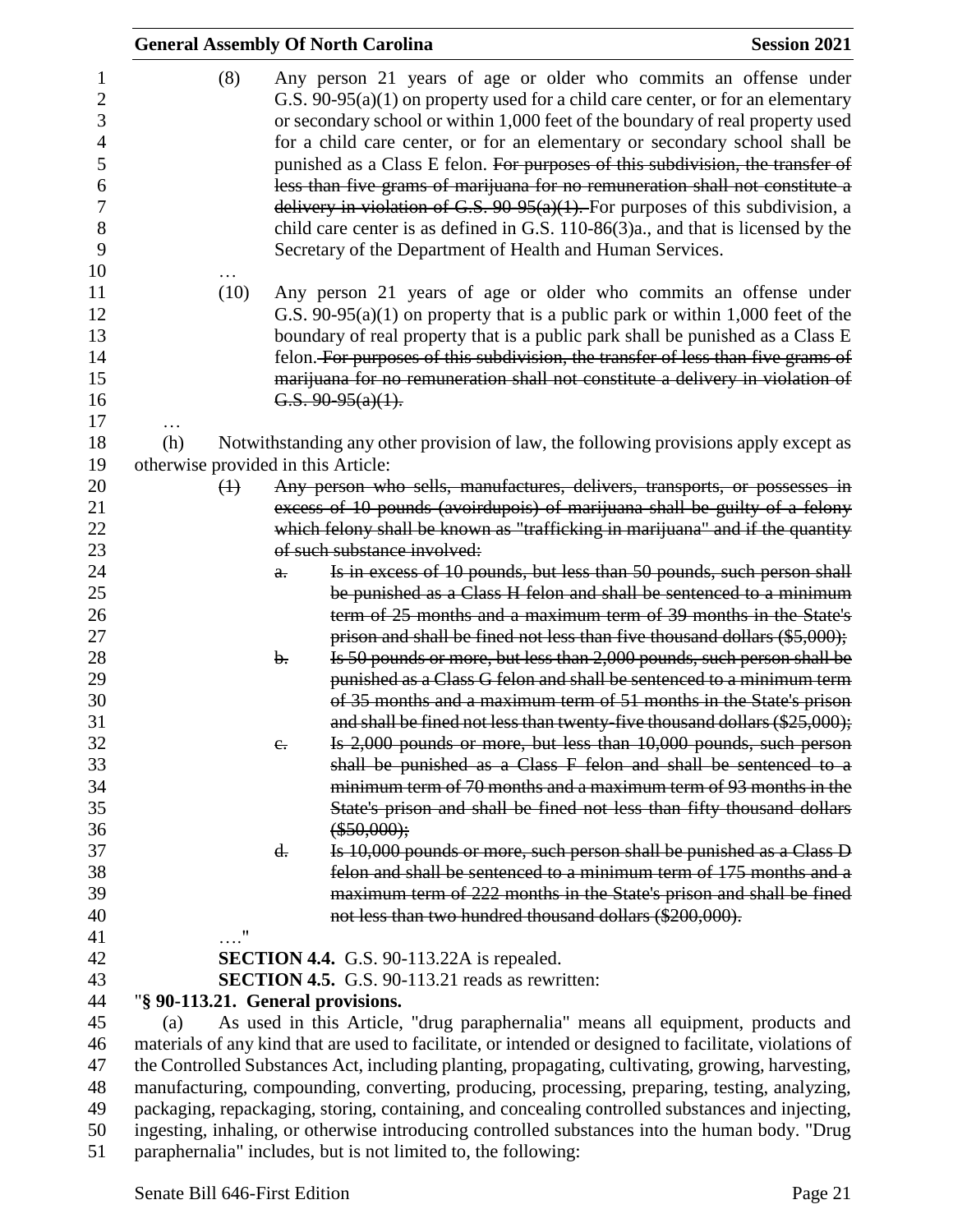|     |                            | <b>General Assembly Of North Carolina</b><br><b>Session 2021</b>                                                                   |
|-----|----------------------------|------------------------------------------------------------------------------------------------------------------------------------|
|     | .                          |                                                                                                                                    |
|     | $\leftrightarrow$          | Separation gins and sifters for removing twigs and seeds from, or otherwise                                                        |
|     |                            | cleaning or refining, marijuana;                                                                                                   |
|     | $\cdots$<br>(12)           | Objects for ingesting, inhaling, or otherwise introducing marijuana, cocaine,                                                      |
|     |                            | hashish, or hashish oil cocaine into the body, such as:                                                                            |
|     |                            | Metal, wooden, acrylic, glass, stone, plastic, or ceramic pipes with or<br>a.                                                      |
|     |                            | without screens, permanent screens, hashish heads, or punctured metal<br>bowls;                                                    |
|     |                            | Water pipes;<br>$\mathbf b$ .                                                                                                      |
|     |                            | Carburetion tubes and devices;<br>$C_{\bullet}$                                                                                    |
|     |                            | Smoking and carburetion masks;<br>$\mathbf{d}$ .                                                                                   |
|     |                            | Objects, commonly called roach clips, for holding burning material,<br>e.                                                          |
|     |                            | such as a marijuana cigarette, that has become too small or too short<br>to be held in the hand;                                   |
|     |                            | -11                                                                                                                                |
|     |                            | <b>SECTION 4.6.</b> G.S. 105-113.106 reads as rewritten:                                                                           |
|     |                            | "§ 105-113.106. Definitions.                                                                                                       |
|     |                            | The following definitions apply in this Article:                                                                                   |
|     |                            |                                                                                                                                    |
|     | (3)                        | Dealer. $-$ Any of the following:                                                                                                  |
|     |                            | A person who actually or constructively possesses more than 42.5<br>a.                                                             |
|     |                            | grams of marijuana, seven or more grams of any other-controlled                                                                    |
|     |                            | substance other than marijuana that is sold by weight, or 10 or more                                                               |
|     |                            | dosage units of any other controlled substance that is not sold by                                                                 |
|     |                            | weight.                                                                                                                            |
|     |                            | A person who in violation of Chapter 18B of the General Statutes<br>b.                                                             |
|     |                            | possesses illicit spirituous liquor for sale.<br>A person who in violation of Chapter 18B of the General Statutes<br>$C_{\bullet}$ |
|     |                            | possesses mash.                                                                                                                    |
|     |                            | A person who in violation of Chapter 18B of the General Statutes<br>d.                                                             |
|     |                            | possesses an illicit mixed beverage for sale.                                                                                      |
|     |                            |                                                                                                                                    |
|     | $\left(6\right)$           | Marijuana. All parts of the plant of the genus Cannabis, whether growing or                                                        |
|     |                            | not; the seeds of this plant; the resin extracted from any part of this plant; and                                                 |
|     |                            | every compound, salt, derivative, mixture, or preparation of this plant, its                                                       |
|     |                            | seeds, or its resin.                                                                                                               |
|     | "                          |                                                                                                                                    |
|     |                            | <b>SECTION 4.7.</b> G.S. 105-113.107 reads as rewritten:                                                                           |
|     |                            | "§ 105-113.107. Excise tax on unauthorized substances.                                                                             |
| (a) |                            | Controlled Substances. – An excise tax is levied on controlled substances possessed,                                               |
|     |                            | either actually or constructively, by dealers at the following rates:                                                              |
|     | $\leftrightarrow$          | At the rate of forty cents $(40¢)$ for each gram, or fraction thereof, of harvested                                                |
|     |                            | marijuana stems and stalks that have been separated from and are not mixed                                                         |
|     |                            | with any other parts of the marijuana plant.                                                                                       |
|     | $\left(\frac{1}{a}\right)$ | At the rate of three dollars and fifty cents (\$3.50) for each gram, or fraction                                                   |
|     |                            | thereof, of marijuana, other than separated stems and stalks taxed under                                                           |
|     |                            | subdivision (1) of this [sub] section, or synthetic cannabinoids.                                                                  |
|     | (1b)                       | At the rate of fifty dollars (\$50.00) for each gram, or fraction thereof, of                                                      |
|     |                            | cocaine.                                                                                                                           |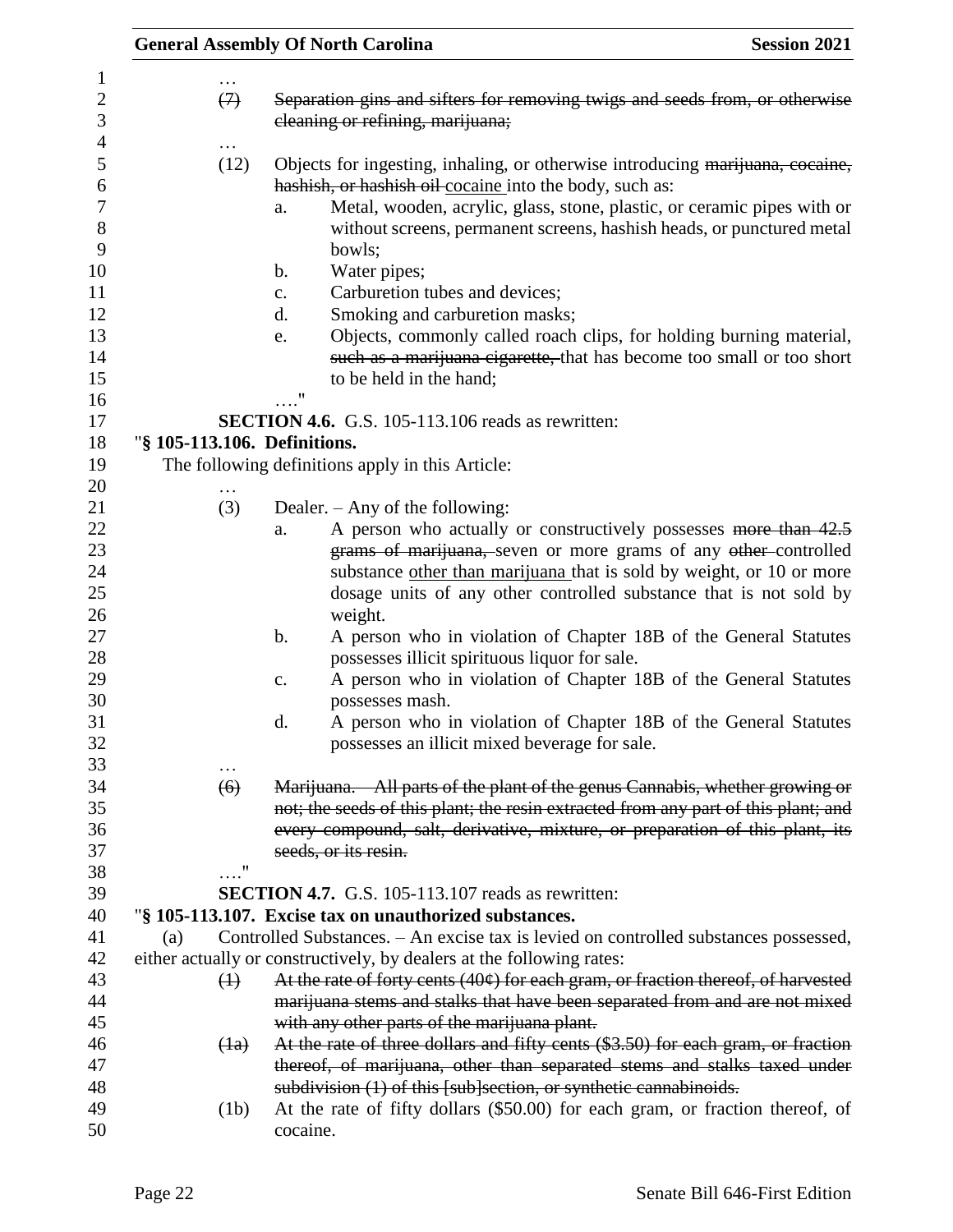|                  |                                                                                               | <b>General Assembly Of North Carolina</b>                                                                                                   | <b>Session 2021</b> |  |  |  |
|------------------|-----------------------------------------------------------------------------------------------|---------------------------------------------------------------------------------------------------------------------------------------------|---------------------|--|--|--|
| $\mathbf{1}$     | (1c)                                                                                          | At the rate of fifty dollars (\$50.00) for each gram, or fraction thereof, of any                                                           |                     |  |  |  |
| $\boldsymbol{2}$ |                                                                                               | low-street-value drug that is sold by weight.                                                                                               |                     |  |  |  |
| 3                | (2)                                                                                           | At the rate of two hundred dollars (\$200.00) for each gram, or fraction thereof,                                                           |                     |  |  |  |
| $\overline{4}$   |                                                                                               | of any other controlled substance that is sold by weight.                                                                                   |                     |  |  |  |
| 5                | (2a)                                                                                          | At the rate of fifty dollars (\$50.00) for each 10 dosage units, or fraction                                                                |                     |  |  |  |
| 6                |                                                                                               | thereof, of any low-street-value drug that is not sold by weight.                                                                           |                     |  |  |  |
| $\boldsymbol{7}$ | (3)                                                                                           | At the rate of two hundred dollars (\$200.00) for each 10 dosage units, or                                                                  |                     |  |  |  |
| 8                |                                                                                               | fraction thereof, of any other controlled substance that is not sold by weight.                                                             |                     |  |  |  |
| 9                | $\left( a1\right)$                                                                            | Weight. $- A$ quantity of marijuana or other-controlled substance is measured by the                                                        |                     |  |  |  |
| 10               |                                                                                               | weight of the substance whether pure or impure or dilute, or by dosage units when the substance                                             |                     |  |  |  |
| 11               |                                                                                               | is not sold by weight, in the dealer's possession. A quantity of a controlled substance is dilute if                                        |                     |  |  |  |
| 12               |                                                                                               | it consists of a detectable quantity of pure controlled substance and any excipients or fillers.                                            |                     |  |  |  |
| 13               | . "                                                                                           |                                                                                                                                             |                     |  |  |  |
| 14               |                                                                                               | <b>SECTION 4.8.</b> G.S. 105-113.107A reads as rewritten:                                                                                   |                     |  |  |  |
| 15               |                                                                                               | "§ 105-113.107A. Exemptions.                                                                                                                |                     |  |  |  |
| 16               | $\left( a\right)$                                                                             | Authorized Possession. The tax levied in this Article does not apply to a substance                                                         |                     |  |  |  |
| 17               |                                                                                               | in the possession of a dealer who is authorized by law to possess the substance. This exemption                                             |                     |  |  |  |
| 18               |                                                                                               | applies only during the time the dealer's possession of the substance is authorized by law.                                                 |                     |  |  |  |
| 19               | $\Theta$                                                                                      | Certain Marijuana Parts. - The tax levied in this Article does not apply to the                                                             |                     |  |  |  |
| 20               | following marijuana:                                                                          |                                                                                                                                             |                     |  |  |  |
| 21               | $\leftrightarrow$                                                                             | Harvested mature marijuana stalks when separated from and not mixed with                                                                    |                     |  |  |  |
| 22               |                                                                                               | any other parts of the marijuana plant.                                                                                                     |                     |  |  |  |
| 23               | (2)                                                                                           | Fiber or any other product of marijuana stalks described in subdivision (1) of                                                              |                     |  |  |  |
| 24               |                                                                                               | this subsection, except resin extracted from the stalks.                                                                                    |                     |  |  |  |
| 25               | $\left(3\right)$                                                                              | Marijuana seeds that have been sterilized and are incapable of germination.                                                                 |                     |  |  |  |
| 26               | (4)                                                                                           | Roots of the marijuana plant."                                                                                                              |                     |  |  |  |
| 27               |                                                                                               | <b>SECTION 4.9.</b> G.S. 105-113.108(b)(1) is repealed.                                                                                     |                     |  |  |  |
| 28               |                                                                                               | <b>SECTION 4.10.</b> G.S. 106-134(4) reads as rewritten:                                                                                    |                     |  |  |  |
| 29               | "(4)                                                                                          | If it is for use by man and contains any quantity of the narcotic or hypnotic                                                               |                     |  |  |  |
| 30               |                                                                                               | substance alphaeucaine, barbituric acid, betaeucaine, bromal, eannabis,                                                                     |                     |  |  |  |
| 31               |                                                                                               | carbromal, chloral, coca, cocaine, codeine, heroin, marijuana, morphine,                                                                    |                     |  |  |  |
| 32               |                                                                                               | opium, paraldehyde, peyote, or sulphonmethane; or any chemical derivative                                                                   |                     |  |  |  |
| 33               |                                                                                               | of such substances, which derivative has been by the Board after investigation,                                                             |                     |  |  |  |
| 34               |                                                                                               | found to be, and by regulations under this Article, designated as, habit                                                                    |                     |  |  |  |
| 35               |                                                                                               | forming; unless its label bears the name and quantity or proportion of such                                                                 |                     |  |  |  |
| 36               |                                                                                               | substance or derivative and in juxtaposition therewith the statement "Warning                                                               |                     |  |  |  |
| 37               |                                                                                               | $-$ May be habit forming."                                                                                                                  |                     |  |  |  |
| 38<br>39         |                                                                                               | <b>SECTION 4.11.</b> G.S. 148-64.1(a)(2)e. is repealed.                                                                                     |                     |  |  |  |
| 40               |                                                                                               | <b>SECTION 4.12.</b> G.S. 90-94.1 is repealed.<br><b>SECTION 4.13.</b> This Part becomes effective January 1, 2022, and applies to offenses |                     |  |  |  |
| 41               | committed on or after that date.                                                              |                                                                                                                                             |                     |  |  |  |
| 42               |                                                                                               |                                                                                                                                             |                     |  |  |  |
| 43               |                                                                                               | PART V. SAVINGS CLAUSE, SEVERABILITY CLAUSE, AND EFFECTIVE DATE                                                                             |                     |  |  |  |
| 44               |                                                                                               | <b>SECTION 5.1.</b> Prosecutions for offenses committed before the effective date of this                                                   |                     |  |  |  |
| 45               |                                                                                               | act are not abated or affected by this act, and the statutes that would be applicable but for this act                                      |                     |  |  |  |
| 46               |                                                                                               | remain applicable to those prosecutions.                                                                                                    |                     |  |  |  |
| 47               | <b>SECTION 5.2.</b> If any provision of this act or its application is held invalid, the      |                                                                                                                                             |                     |  |  |  |
| 48               |                                                                                               | invalidity does not affect other provisions or applications of this act that can be given effect                                            |                     |  |  |  |
| 49               | without the invalid provisions or application, and to this end the provisions of this act are |                                                                                                                                             |                     |  |  |  |
| 50               | severable.                                                                                    |                                                                                                                                             |                     |  |  |  |